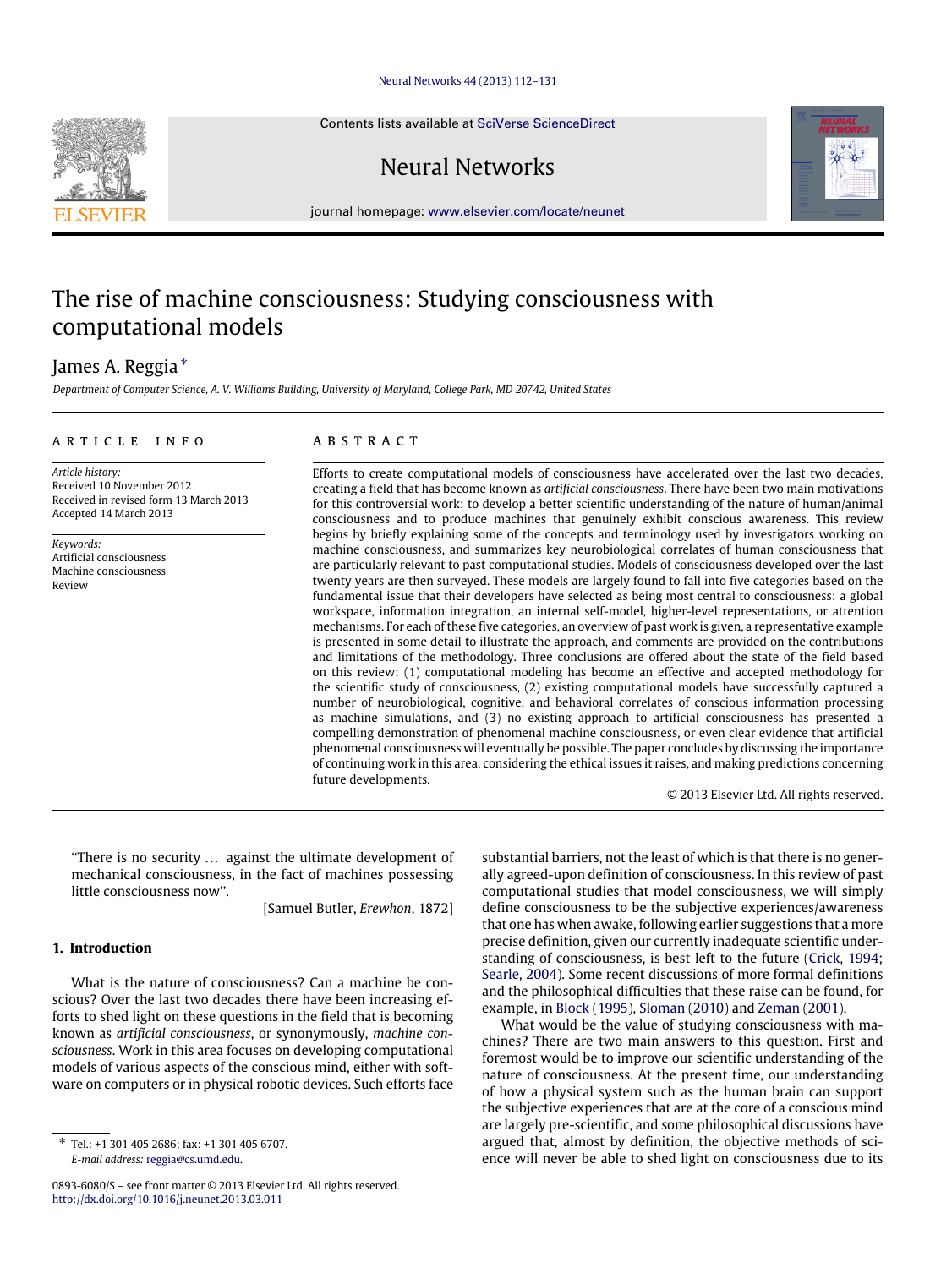subjective nature [\(McGinn,](#page-18-0) [2004\)](#page-18-0). Individuals working on artificial consciousness obviously take a much more optimistic view of this issue, observing that computer models of specific aspects of consciousness (simulated consciousness) may prove to be useful in advancing our understanding of conscious information processing, just as computer models are useful in many other fields. The second primary motivation for work in artificial consciousness is the technological goal of creating a conscious machine (instantiated consciousness). As Samuel Butler's comment above indicates, this is not a particularly new idea, but it is one that has only been pursued through concrete steps during the last few decades (at least since the early 1980's; see [Culbertson](#page-17-2) [\(1982\)](#page-17-2) and [Wilks](#page-19-3) [\(1984\)](#page-19-3)). It is this aspect of work on machine consciousness that has proven most controversial. In part, interest in designing conscious machines comes from the limitations of current artificial intelligence (AI) systems. Most AI researchers and developers today take the viewpoint that one determines whether an artifact possesses in[t](#page-19-4)elligence based on behavioral criteria, e.g., the Turing Test [\(Tur](#page-19-4)[ing,](#page-19-4) [1950\)](#page-19-4). By such criteria, at present we have only ''weak AI'' that in most ways does not yet come close to the general intellectual abilities of the human mind. It is possible that adding conscious awareness, or information processing capabilities associated with the conscious mind, would open the door to a much more powerful and general AI technology.

Past computational models are considered for inclusion in this review if and only if the investigators doing the research, or others discussing it, have explicitly claimed that the work is studying, modeling, or in some fashion examining a significant aspect of consciousness. Such a criterion is by no means perfect, but it has the advantage of bypassing definitional difficulties, effectively taking the field of artificial consciousness to be ''that which its investigators are studying''. To the author's knowledge, while there have been several past introductions to machine consciousness [\(Aleksander,](#page-17-3) [2007;](#page-17-3) [Holland,](#page-18-1) [2009;](#page-18-1) [Sun](#page-19-5) [&](#page-19-5) [Franklin,](#page-19-5) [2007;](#page-19-5) [Taylor,](#page-19-6) [2003a\)](#page-19-6), there has only been one previous systematic review [\(Gamez,](#page-17-4) [2008\)](#page-17-4). The current review differs not only in including the many studies published since 2007, but also in providing a different classification and perspective on past work in this area. Reports of computational studies of consciousness have been increasing rapidly, and are widely scattered throughout the literature of various disciplines (such as neural computation, psychology, neuroscience, philosophy, and AI). This makes a review of the current state-of-the-art both timely and useful in collecting in one place an overview and assessment of the different approaches under study.

The material that follows begins by providing two types of background information that are intended to make this review more widely accessible: alternative philosophical views about the nature of consciousness, and some of the known neural correlates of consciousness. The focus is on summarizing concepts and terminology widely used by researchers in artificial consciousness, and on providing context for discussing some of the neurocomputational models that are based on known neural correlates. After this background information, a systematic review of a broad range of computational models related to conscious mind is provided. Every effort is made in this review to be broad, representative, and unbiased concerning the specific approaches that have been taken. The past models examined are found to fall into five categories based on the fundamental aspect of consciousness that they take to be central to the computational study involved: a global workspace, information integration, internal self-models, higherlevel representations, or attention mechanisms. For each of these five approaches, three types of information are presented: (1) an overview of the approach reviewing past work that has been done in the area, (2) an example system described in more detail to illustrate the approach, and (3) an assessment of the methodology's contributions and limitations. This review concludes by assessing the current state-of-the-art and by examining the prospects for ultimately creating a conscious machine.

<span id="page-1-0"></span>

Fig. 1. A sketch of some theoretical positions concerning the nature of conscious mind. Individuals developing computational models of consciousness predominantly approach the issue from a functionalist viewpoint (bottom right). See text for details.

#### **2. The nature of consciousness**

How should one view consciousness when examining its simulation or instantiation in machines? The difficulty experienced in even defining consciousness is underscored by the broad range of theories that have been put forward about its fundamental na[t](#page-17-5)ure and its neurobiological basis [\(Atkinson,](#page-17-5) [Thomas,](#page-17-5) [&](#page-17-5) [Cleere](#page-17-5)[mans,](#page-17-5) [2000;](#page-17-5) [Churchland,](#page-17-6) [1984;](#page-17-6) [Haikonen,](#page-18-2) [2012;](#page-18-2) [Kriegel,](#page-18-3) [2007;](#page-18-3) [Searle,](#page-19-0) [2004\)](#page-19-0). While we cannot resolve these conflicting perspectives here, we can at least be clear about the assumptions and terminology being used by most past work on artificial consciousness. We start by considering how work on artificial consciousness relates to past philosophical views, and consider some neurobiological correlates of consciousness that have inspired the computational models discussed below.

# <span id="page-1-1"></span>*2.1. Philosophical perspectives*

In the most general terms, different philosophical perspectives concerning consciousness are often viewed as falling into two broad categories, dualism and monism, as illustrated in [Fig. 1.](#page-1-0)

*Dualism* posits that there are two distinct realms of existence, the objective material universe that we perceive all around us and a subjective non-physical universe that encompasses the conscious mind. While dualism may actually be the most widely held philosophy of mind in the population at large [\(Churchland,](#page-17-6) [1984;](#page-17-6) [Searle,](#page-19-0) [2004\)](#page-19-0), it is often dismissed by scientific investigators because of its non-physical aspects, the absence of testable predictions, and its inability to explain how fundamentally different physical and non-physical universes/substances could interact (not all scientists reject dualism; for example, see [Eccles](#page-17-7) [\(1994\)](#page-17-7)). While variants such as property dualism (asserts that there are two types of properties, mental and physical) address some of these issues, dualism has rarely guided past work related to machine consciousness and so is not considered further here.

In contrast to dualism, *monism* assumes that there is only one realm of existence. This leads to two possibilities. The first of these, *idealism*, takes the position that there is only a single, subjective non-physical universe, and that the physical universe is only imagined [\(Goswami,](#page-18-4) [Reed,](#page-18-4) [&](#page-18-4) [Goswami,](#page-18-4) [1993;](#page-18-4) [Hutto,](#page-18-5) [2009\)](#page-18-5). Again, most artificial consciousness investigators dismiss this perspective because it leads to solipsism (the belief that only one's own mind is certain to exist), and because viewing the physical world as essentially ''a dream'' makes the scientific study of idealism very problematic.

We are left then with *materialism* (or *physicalism*), a viewpoint which asserts that conscious mind is a phenomenon that is part of the material/physical world. Further, and in spite of our current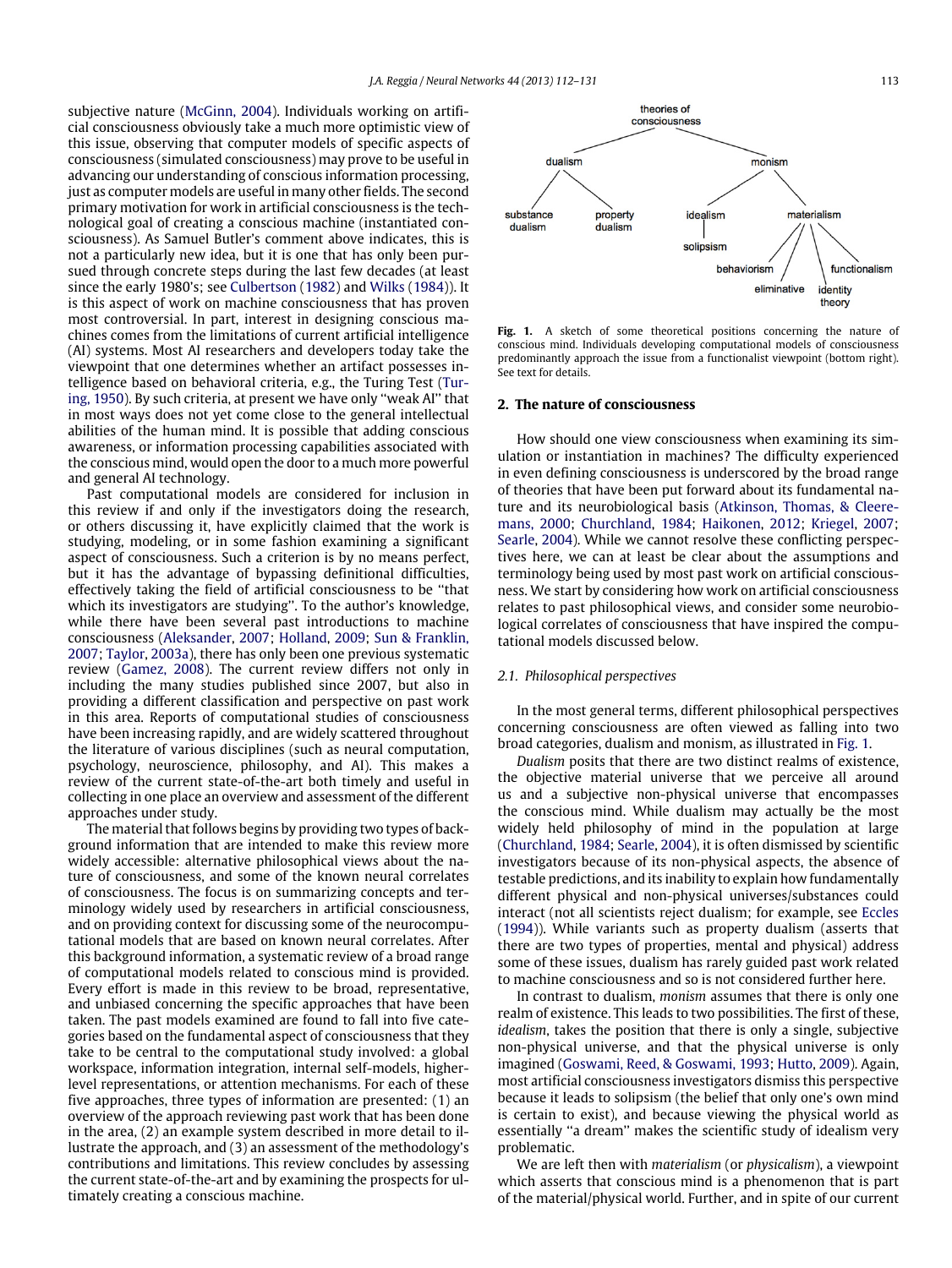ignorance concerning how consciousness arises and its apparently mysterious nature, this perspective assumes that consciousness has a scientific explanation that can ultimately be discovered. Such an explanation would demystify consciousness in the same way that scientific knowledge has, at least in part, greatly demystified the nature of previously confusing concepts such as life and intelligence.

As shown in [Fig. 1,](#page-1-0) there are a variety of materialist perspectives. For example, philosophical *behaviorism* replaces discussion of inner mental states with analysis of behavioral dispositions, effectively avoiding the mind–brain problem all together. *Eliminative materialism* denies the validity of our current common sense psychological concepts (''folk psychology''), and expects that they will ultimately be replaced by a more mature conceptual framework [\(Churchland,](#page-17-6) [1984\)](#page-17-6), thus eliminating the need to explain consciousness as it is currently conceived. If one accepts either of these first two viewpoints, then there would be little value in studying machine consciousness. *Identity theory* (or *reductive materialism*) states that mental states can be reduced to, and are effectively the same as, physical states of the brain. The mind is taken to be equivalent to the electrochemical states of biological neuronal networks. This latter viewpoint precludes the possibility of machine consciousness.

In contrast, *functionalism* claims that while mental states correspond to brain states, they are mental states due to their functionality, not due to their physical composition. In other words, conscious mental states are functional states (or computational states) of the brain. The term ''functional state'' means that a state is defined in terms of what it does, not what physical structure underlies that state. For example, a hand (a single physical object) can exist in a variety of functional states that indicate departure (waving), anger (fist), a direction (pointing), approval (thumbs up), and so forth. Functionalism argues that conscious mental states are analogous when it comes to the brain, but on a much larger and more complex scale. Further, mental states are connected via causal relationships to the body, external stimuli, behavior, and other mental states—it is these causal relationships that define the functional states of the brain. Crucially for work on artificial consciousness, and unlike with identity theory, functionalism implies that non-biological machines could possibly be created that are conscious and have a mind (''strong AI'', or ''computationalism''). In such a scenario, computer hardware replaces the brain as a physical substrate, while executing software with similar functionality serves as an artificially conscious mind [\(Searle,](#page-19-0) [2004\)](#page-19-0).

It is probably the case that the vast majority of individuals investigating the philosophical and scientific basis of consciousness today, including those developing computer models of consciousness, are functionalists [\(Churchland,](#page-17-6) [1984;](#page-17-6) [Eccles,](#page-17-7) [1994;](#page-17-7) [Searle,](#page-19-0) [2004\)](#page-19-0). After all, calling a machine a ''computer'' is already implying a functional definition: a computer is a device that carries out a mechanical procedure or algorithm, regardless of its size or the materials from which it is made (electronics, wheels and gears, or biological components) [\(Hillis,](#page-18-6) [1998\)](#page-18-6). Metaphorically, the functional states of computer hardware that is executing a program can already be viewed as analogous to mental states of the brain, so if one is a functionalist, it is not such a great leap to argue that computational models of consciousness are possible and worth exploring.

There is a very important distinction that is often made in the consciousness literature; this distinction arises due to the ambiguity of the word ''consciousness''. Specifically, there is a crucial difference between what are referred to as the *easy problem* and the *hard problem* of consciousness [\(Chalmers,](#page-17-8) [1996,](#page-17-8) [2007\)](#page-17-8). The easy problem refers to understanding the information processing aspects of conscious mind: cognitive control of behavior, the ability to integrate information, focusing of attention, and the ability of a system to access and/or report its internal states. Calling these problems ''easy'' does not mean that solving them will be easy, but that we believe that doing so will ultimately be possible in terms of computational and neurobiological mechanisms within the framework of functionalism. In contrast, the hard problem of consciousness refers to the *subjective experience* associated with being conscious. The term *qualia* (felt qualities) is often used for our subjective experiences, such as the sensation of redness we experience during a sunset, the pain of a toothache, or the smell of a rose. The mystery here (the ''hard'' nature of the problem) is why it feels like anything at all to be conscious [\(Nagel,](#page-18-7) [1974\)](#page-18-7). Even if science ultimately explains the information processing mechanisms for all of the ''easy'' problems of consciousness, this will not explain *why* these mechanisms or functions do not occur without subjective awareness, but are instead accompanied by subjective experiences or qualia. In other words, there is an ''explanatory gap'' between a successful functional/computational account of consciousness and the subjective experiences that accompany it [\(Levine,](#page-18-8) [1983\)](#page-18-8). The term *phenomenal consciousness* is often used to emphasize that one is referring specifically to the phenomena of subjective experience (qualia). This can be contrasted with the term *access consciousness* which refers to the availability of information for conscious processing, a decidedly functionalist concept.

To summarize, there are two important issues that should be understood in considering the past work on artificial consciousness reviewed below. First, there is an important distinction that is often made between the information processing aspects of consciousness (relates to functional theories, the easy problem of consciousness, and access consciousness) and the associated subjective experiences that accompany them (relates to phenomenal consciousness, the hard problem, and qualia). Second, the vast majority of past work in artificial consciousness has been done from the perspective of materialism (assumes there is a physical explanation of consciousness) and specifically of functionalism (assumes conscious mental states are functional states). This latter functionalist perspective, taken a priori, leaves issues related to phenomenal machine consciousness unresolved, a point that we will consider further in the Discussion.

#### <span id="page-2-0"></span>*2.2. Neural correlates of consciousness*

How does consciousness relate to the brain? There is a large and growing literature on this topic in neuroscience today [\(Atkinson](#page-17-5) [et al.,](#page-17-5) [2000;](#page-17-5) [Block,](#page-17-9) [2005;](#page-17-9) [Crick](#page-17-10) [&](#page-17-10) [Koch,](#page-17-10) [2003;](#page-17-10) [Koch,](#page-18-9) [2004;](#page-18-9) [Metzinger,](#page-18-10) [2000b;](#page-18-10) [Rees,](#page-18-11) [2009;](#page-18-11) [Rees,](#page-18-12) [Kreiman,](#page-18-12) [&](#page-18-12) [Koch,](#page-18-12) [2002;](#page-18-12) [Ward,](#page-19-7) [2011\)](#page-19-7). This empirical evidence concerning the mind–brain relationship is derived from a variety of sources, including physiological studies in animals, EEG and functional imaging (fMRI, PET, etc.) in people, and studies of the effects of focal brain damage. In particular, much of the evidence that we consider is based upon *contrastive analysis* in which one compares the difference in brain activity patterns during two similar events, one of which is conscious and the other of which is very similar but unconscious. For example, it is possible under laboratory conditions to control whether or not human subjects become conscious of a written word that is seen very briefly [\(Dehaene](#page-17-11) [et al.,](#page-17-11) [2001\)](#page-17-11). In such situations, patterns of brain activity seen only when the subject consciously perceives the word are an example of a *neural correlate of consciousness* (a brain state corresponding to a state of consciousness). The word ''correlate'' is chosen carefully here rather than ''causes'' because it can be difficult to establish causal relationships between brain activity patterns and consciousness. In the following, we briefly consider just a few of the known neurobiological observations relating to consciousness, restricting our attention to those most relevant to research on machine consciousness.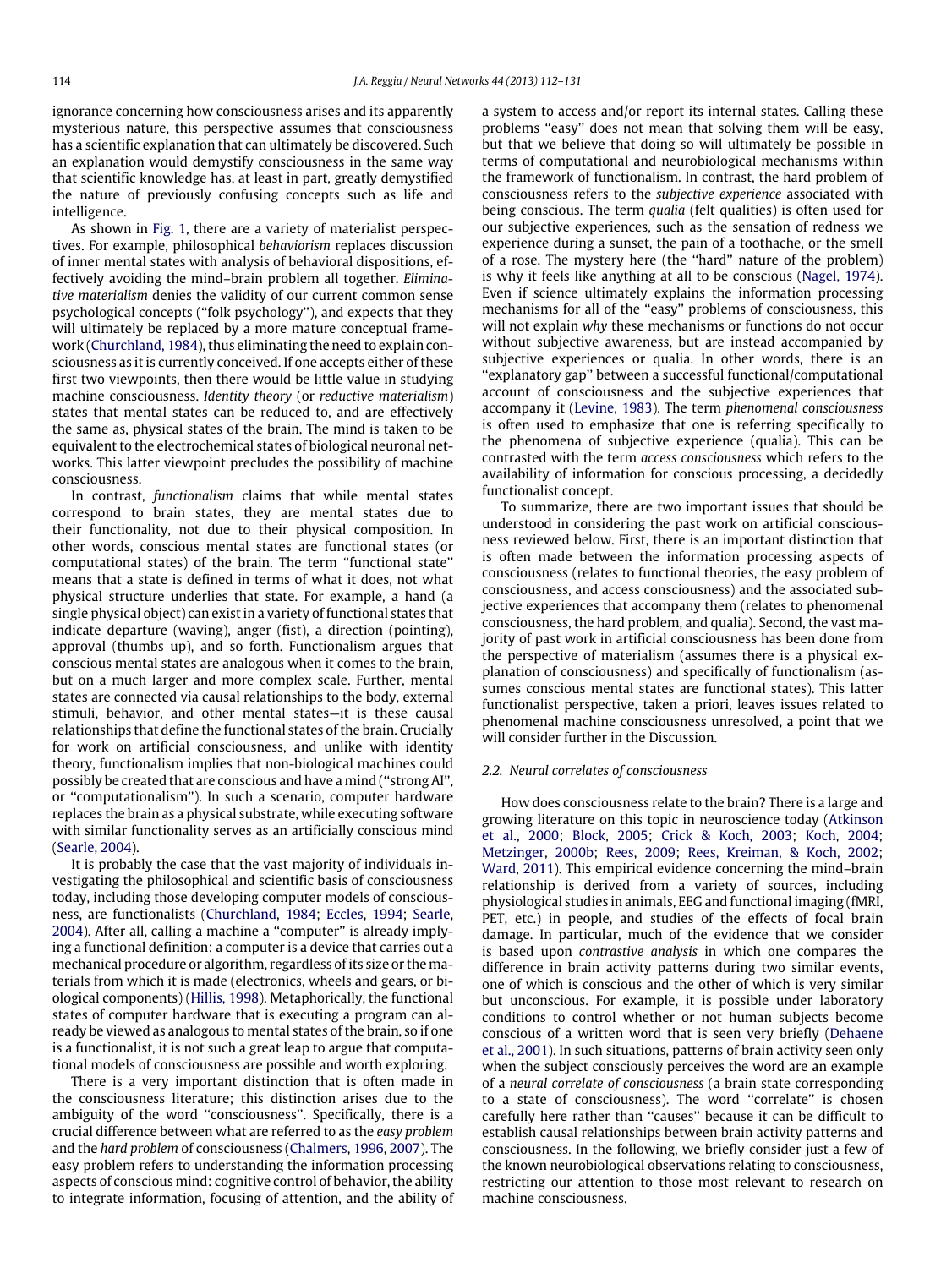<span id="page-3-0"></span>

**Fig. 2.** Idealized sketch of a vertical cross-section of the human brain showing the two cerebral hemispheres (CH), brainstem (B), thalamus (T), ascending arousal system  $(R)$ , and corpus callosum  $(cc)$ .

Anatomically, the regions of the brain most closely associated with consciousness, in the sense of being awake versus asleep/comatose, include the highly interconnected *thalamocortical system* [\(Llinas](#page-18-13) [Ribary,](#page-18-13) [Contreras,](#page-18-13) [&](#page-18-13) [Pedroarena,](#page-18-13) [1998;](#page-18-13) [Min,](#page-18-14) [2010;](#page-18-14) [Newman,](#page-18-15) [1997;](#page-18-15) [Ward,](#page-19-7) [2011\)](#page-19-7) and the *ascending arousal system* [\(Posner,](#page-18-16) [Saper,](#page-18-16) [Schiff,](#page-18-16) [&](#page-18-16) [Plum,](#page-18-16) [2007;](#page-18-16) [Steriade,](#page-19-8) [1996\)](#page-19-8), which span a large portion of the brain. [Fig. 2](#page-3-0) summarizes the neuroanatomical organization of these systems in a simplified fashion. The ascending arousal system (located in the midline upper brainstem) and several nuclei in the thalamus (located near the midline just above the brainstem) provide diffuse activation of the cerebral hemispheres. This activation is a critical factor in conscious awareness. The pattern of activity of the cerebral hemispheres is closely related to the content of consciousness, but there is no specific region of cerebral cortex that, in isolation, is responsible for consciousness. Consistent with this picture, the types of brain damage that are correlated with loss of consciousness are localized damage in the ascending arousal system, bilateral thalamic damage, or extensive bilateral impairment of the cerebral hemispheres [\(Posner](#page-18-16) [et al.,](#page-18-16) [2007\)](#page-18-16). In contrast, many other types of brain damage are not associated with loss of consciousness, including loss of sensory input, motor output, sensory-motor coordination (cerebellum), cortical language areas, pre-frontal attention mechanisms, or [h](#page-18-16)ippocampal regions serving memory [\(Koch](#page-18-17) [&](#page-18-17) [Tononi,](#page-18-17) [2008;](#page-18-17) [Pos](#page-18-16)[ner](#page-18-16) [et al.,](#page-18-16) [2007\)](#page-18-16).

Contrastive analysis has demonstrated that several types of brain states correlate with consciousness. Functional imaging tests (PET, fMRI) have shown substantially lower metabolic activity throughout cortical regions, especially the pre-frontal and parietal cortex, in coma and during general anesthesia, relative to during consciousness [\(Baars,](#page-17-12) [Ramsey,](#page-17-12) [&](#page-17-12) [Laureys,](#page-17-12) [2003\)](#page-17-12). Further, more globally-distributed brain metabolic activity and increased communication between cerebral cortex regions is associated with effortful, conscious learning of new tasks, when contrasted with the more localized activity seen once a task is learned and essentially automatic [\(Baars,](#page-17-13) [2002;](#page-17-13) [Haier](#page-18-18) [et al.,](#page-18-18) [1992\)](#page-18-18).

Different states of the brain's electrical activity have also been found to correlate with the presence/absence of consciousness. For example, electroencephalographic (EEG) recordings from the scalp demonstrate widespread 10–100 Hz activity when someone is awake, but are often dominated by lower frequency activity (≤10 Hz) during sleep or coma [\(Niedermeyer](#page-18-19) [&](#page-18-19) [Silva,](#page-18-19) [2005\)](#page-18-19). Further, synchronization in gamma frequency activity (40–100 Hz), which can occur locally in an unconscious subject, can be much more widespread throughout the cerebral cortex during wakefulness, and various properties of this activity have been hypothesized to be a key neural correlate of consciousness and the unified subjective experience that it entails [\(Crick](#page-17-14) [&](#page-17-14) [Koch,](#page-17-14) [1990;](#page-17-14) [Llinas](#page-18-13) [et al.,](#page-18-13) [1998;](#page-18-13) [Min,](#page-18-14) [2010;](#page-18-14) [Ward,](#page-19-7) [2011\)](#page-19-7). In addition, electromagnetic stimulation of premotor cortical regions of the human brain in awake subjects is transmitted to other cortical regions, while the same stimulation during dreamless sleep is not, consistent with more global information processing during

#### *2.3. The physical basis of consciousness*

At present, a typical functionalist view of the neurobiological basis of consciousness goes something like the following. The neural networks of the brain form an incredibly complex electrochemical system whose activity supports conscious memory and information processing. Certain functional states of this complex system, especially those involving global activity, support consciousness as an emergent property arising from the massively parallel computations that are taking place. The neurocomputational models reviewed in the remainder of this paper are largely cast within this framework.

However, while most past work on artificial consciousness is compatible with this view, it is important to recognize that there are alternative views. Many other theories have been developed about how physical processes in the brain may produce a conscious mind. For example, it has been hypothesized that the electromagnetic fields produced by the brain may be associated with consciousness rather than being just a byproduct of the underlying electrochemical activity of neurons [\(John,](#page-18-21) [2002;](#page-18-21) [McFadden,](#page-18-22) [2000;](#page-18-22) [Pockett,](#page-18-23) [2000\)](#page-18-23), although at present there is no compelling evidence for this and some evidence that appears inconsistent with such an explanation [\(Pockett,](#page-18-24) [2002\)](#page-18-24). More widely discussed is that quantum physical processes may be at play [\(Stapp,](#page-19-9) [1993\)](#page-19-9). For example, it has been hypothesized that quantum effects might relate to conscious mind by influencing the release of synaptic vesicles [\(Eccles,](#page-17-7) [1994\)](#page-17-7) or via effects involving microtubules internal to neurons [\(Hameroff](#page-18-25) [&](#page-18-25) [Penrose,](#page-18-25) [1996\)](#page-18-25). While these latter hypotheses are intriguing, it remains unclear today whether or not quantum physics plays any special role at all in explaining conscious mind.

# **3. Past work on artificial consciousness**

Current uncertainties concerning the nature of consciousness and its neurobiological basis form a major barrier to creating an artificial consciousness. For example, how will we even know (should we succeed) that a machine is conscious? This is not a problem specific to machines; it is a special case of the familiar *other minds problem* [\(Searle,](#page-19-0) [2004\)](#page-19-0). This problem is that there is no objective way in which one can determine whether or not another person is conscious and has a mind. Rather than accept solipsism, most of us make the assumption that others are conscious based on analogy or a kind of parsimony principle: this is the simplest explanation for what we observe. This issue seems less obvious though when we ask whether animals are conscious, and if so, is there a way to characterize which living beings are conscious and which are not. This same difficulty occurs in studying machine consciousness [\(Prinz,](#page-18-26) [2003\)](#page-18-26). While consciousness is sometimes characterized in terms of various defining features (qualitativeness, subjectivity, sense of self, unity, situatedness, etc. [\(Searle,](#page-19-0) [2004\)](#page-19-0)) or even measurable human behaviors such as the Glasgow and other coma scales [\(Posner](#page-18-16) [et al.,](#page-18-16) [2007\)](#page-18-16), trying to apply such criteria to machines in practice is problematic.

Accordingly, there have naturally been a number of efforts to specify criteria for the presence/absence of consciousness that can be applied to a machine. These criteria generally differ in spirit from the classic Turing Test for AI in that they explicitly involve ''looking under the hood'' at a system's internal mechanisms,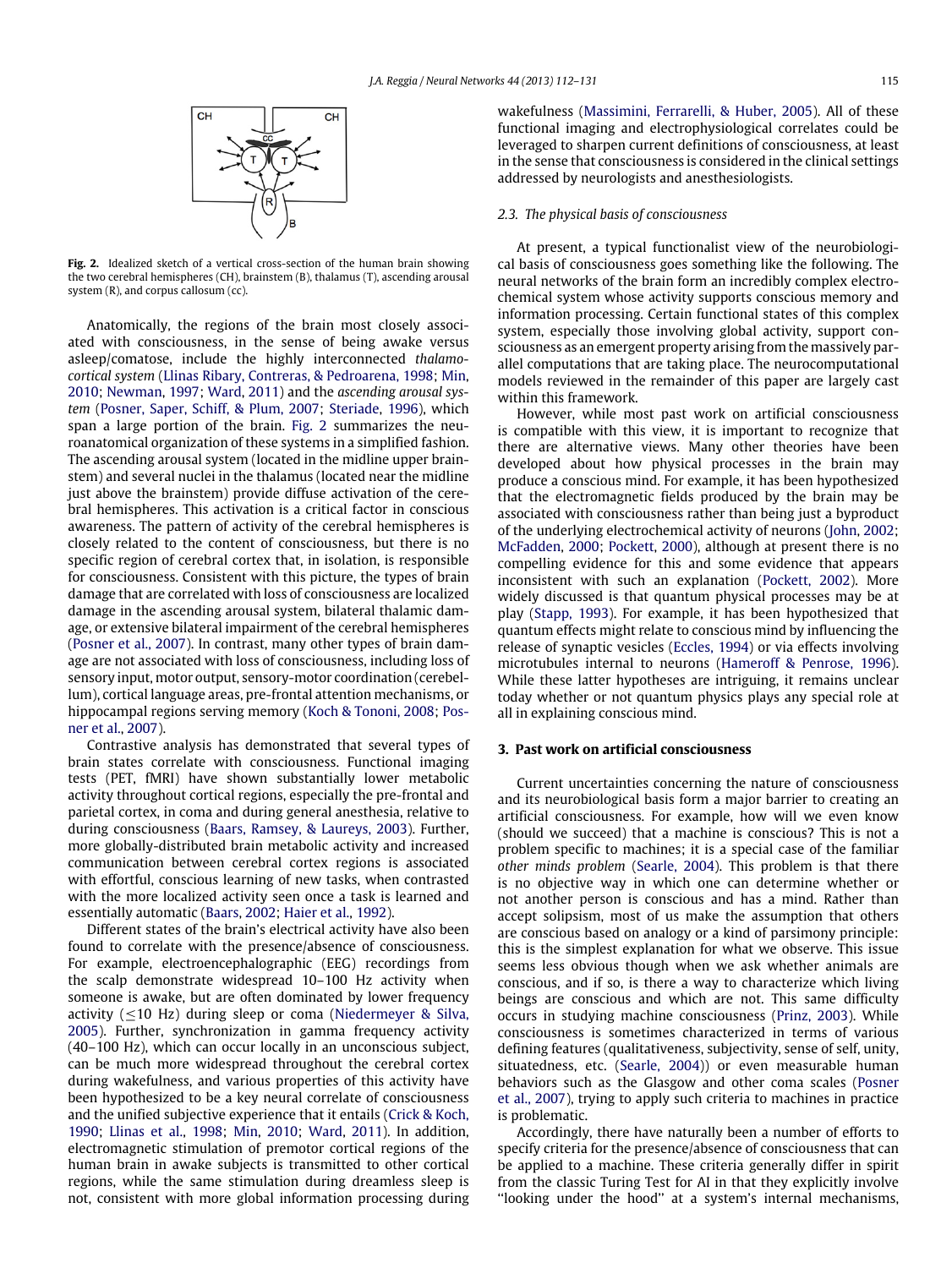rather than being based solely on behavioral criteria. For example, it has been suggested that there are five tests (''axioms'') that can be used to determine the presence of minimal consciousness, roughly involving testing for the existence of perceptual, emotional and imagined internal states, and the existence of attention and planning mechanisms [\(Aleksander](#page-17-15) [&](#page-17-15) [Dunmall,](#page-17-15) [2003\)](#page-17-15). These top-down criteria have occasionally been used as a benchmark to assess past designs for machine consciousness (for example, [Aleksander](#page-17-16) [and](#page-17-16) [Morton](#page-17-16) [\(2007\)](#page-17-16) and [Starzyk](#page-19-10) [and](#page-19-10) [Prasad](#page-19-10) [\(2011\)](#page-19-10)), but it has been argued that they are really targets for conscious systems rather than true axioms [\(Clowes](#page-17-17) [&](#page-17-17) [Seth,](#page-17-17) [2008\)](#page-17-17), and it has also been questioned whether they ''have anything to do with consciousness at all'' [\(Haikonen,](#page-18-27) [2007a,](#page-18-27) p. 196). Another ''consciousness test'' inspects a machine's architecture and functionality to determine that it is conscious if it has inner imagery and grounded inner speech, and if the machine can report that it has these phenomena, describe their contents, and recognize them as its own product, all without being pre-programmed to do so [\(Haikonen,](#page-18-27) [2007a\)](#page-18-27). More recent proposals include a multilevel scale for comparing cognitive agents [\(Arrabales,](#page-17-18) [Ledezma,](#page-17-18) [&](#page-17-18) [Sanchis,](#page-17-18) [2010\)](#page-17-18), or assessing the similarity of spatiotemporal patterns of a machine's physical states relative to those of the normal adult brain [\(Gamez,](#page-17-19) [2012\)](#page-17-19), in the context of machine consciousness research. While these and other criteria that have been proposed are both interesting and thought provoking, from an operational point of view, none are as yet generally accepted as objective tests that can be used in practice to determine the presence/absence of machine consciousness. Many of these criteria have been subjected to substantial criticisms (see, for example, [Seth](#page-19-11) [\(2009\)](#page-19-11)).

In characterizing past work on artificial consciousness, one can distinguish between two possible objectives of specific studies: simulation versus instantiation of consciousness. Such a distinction parallels the distinction made in Section [2.1](#page-1-1) between information processing aspects of consciousness (functionalism) and subjective experience (phenomenal consciousness). With *simulated consciousness*, the goal is to capture some aspect of consciousness or its neural/behavioral correlates in a computational model, much as is done in using computers to simulate other natural processes (e.g., models of weather/climate phenomena in meteorology, models of non-laminar flow in fluid dynamics, etc.). There is nothing particularly mysterious about such work; just as we would not expect to open a computer used to simulate a tropical rain storm and find it to be wet inside, we should not expect to open a computer used to model some aspect of conscious information processing and discover that ''it is conscious inside''. There is no real claim that phenomenal consciousness is actually present in this situation. The results of a simulation are assessed based on the extent to which they correspond to experimentally verified correlates of consciousness such as neurophysiological measures, or on the extent to which they may contribute increased functionality to future artificial systems [\(Charkaoui,](#page-17-20) [2005;](#page-17-20) [McCauley,](#page-18-28) [2007;](#page-18-28) [Sanz,](#page-19-12) [Hernandez,](#page-19-12) [&](#page-19-12) [Sanchez-Escribano,](#page-19-12) [2012\)](#page-19-12). In contrast, with *instantiated consciousness*, the issue is the extent to which an artificial system actually experiences phenomenal consciousness: does it experience qualia, and does it have subjective experiences? This is a much more difficult and controversial question that has led to considerable debate in the philosophical literature [\(Bishop,](#page-17-21) [2009;](#page-17-21) [Molyneux,](#page-18-29) [2012;](#page-18-29) [O'Regan,](#page-18-30) [2012;](#page-18-30) [Schlagel,](#page-19-13) [1999\)](#page-19-13). The dichotomy between simulated and instantiated consciousness is reminiscent of the distinction between weak AI (behavioral criteria) and strong AI (artificial mind), and has, by analogy, sometimes been referred to as distinguishing between weak artificial consciousness (simulated) and strong artificial consciousness (instantiated) [\(Seth,](#page-19-11) [2009\)](#page-19-11).

Upon first examining past work that explicitly relates to machine consciousness, one is confronted with research that is based on a wide range of philosophical perspectives, that is driven by different objectives, and that makes use of differing computational methods. However, there are recurring themes that provide a rationale for organizing these past studies into five categories based on the fundamental issue that each adopts as most central to consciousness:

- 1. a global workspace,
- 2. information integration,
- 3. an internal self-model,
- 4. higher-level representations,
- 5. attention mechanisms.

In this review all past work in artificial consciousness has been classified into one of these five categories. While this classification is not perfect, it does group related work together naturally, makes apparent what has (has not) been done, and seems to naturally encompass almost all past studies related to artificial consciousness. For each of these categories, three topics are covered: an overview of past work involving this type of model, a more detailed example that illustrates the key ideas of the approach, and a commentary that assesses the contributions and limitations of the approach.

# *3.1. Global workspace models*

#### *3.1.1. Overview*

One prominent approach to modeling neural correlates of consciousness has focused on the viewpoint that consciousness provides for global information processing in the brain. As summarized in Section [2.2,](#page-2-0) an increase in globally-distributed brain activity and inter-communication between regions of the cerebral cortex is well documented during conscious mental effort, consistent with this approach [\(Baars,](#page-17-13) [2002;](#page-17-13) [Baars](#page-17-12) [et al.,](#page-17-12) [2003;](#page-17-12) [Massimini](#page-18-20) [et al.,](#page-18-20) [2005\)](#page-18-20).

Work in this area has been greatly influenced by Baars' *global workspace theory* [\(Baars,](#page-17-22) [1988,](#page-17-22) [2002\)](#page-17-22). This theory views the human brain as organized into a network of specialized automatic processors that provide for sensation, motor control, language, reasoning, and so forth. Much of the processing in these modules is localized to specific brain regions and taken to be unconscious. However, in addition, there is a global workspace that is widely distributed throughout the brain, especially the cerebral cortex, and whose contents are available to (''broadcast to'') the specialized processors. The specialized processors compete to gain access to this interconnected global workspace, with such access allowing them to send/receive globally available information. In this context, conscious experience is hypothesized to emerge through the collective interactions between the specialized processors via the global workspace. More specifically, information in memory reaches consciousness when the amount of activity representing that information crosses a threshold.

Global workspace theory directly inspired an early computational model of consciousness known as IDA (Intelligent Distributed Agent) [\(Baars](#page-17-23) [&](#page-17-23) [Franklin,](#page-17-23) [2007;](#page-17-23) [Franklin,](#page-17-24) [2003;](#page-17-24) [Franklin](#page-17-25) [&](#page-17-25) [Graesser,](#page-17-25) [1999\)](#page-17-25). IDA is not a neural network model. It is a multiagent system consisting of ''codelets'' (Java processes) executing in parallel; these agents represent the specialized processing modules defined by global workspace theory. For example, in an application of IDA to assigning naval personnel to new tasks via a natural language dialog [\(Franklin,](#page-17-24) [2003\)](#page-17-24), agents serve to recognize specific portions of text, categorize them, contribute information to the global workspace, and perform conditional actions. The fact that the agents communicate with each other via a global workspace implies (according to Franklin et al.) that IDA is func[t](#page-17-26)ionally conscious [\(Franklin,](#page-17-24) [2003;](#page-17-24) [Franklin,](#page-17-26) [Strain,](#page-17-26) [Snaider,](#page-17-26) [Mc-](#page-17-26)[Call,](#page-17-26) [&](#page-17-26) [Faghihi,](#page-17-26) [2012\)](#page-17-26). Recent work within this framework has focused on creating an extended, more general version of the model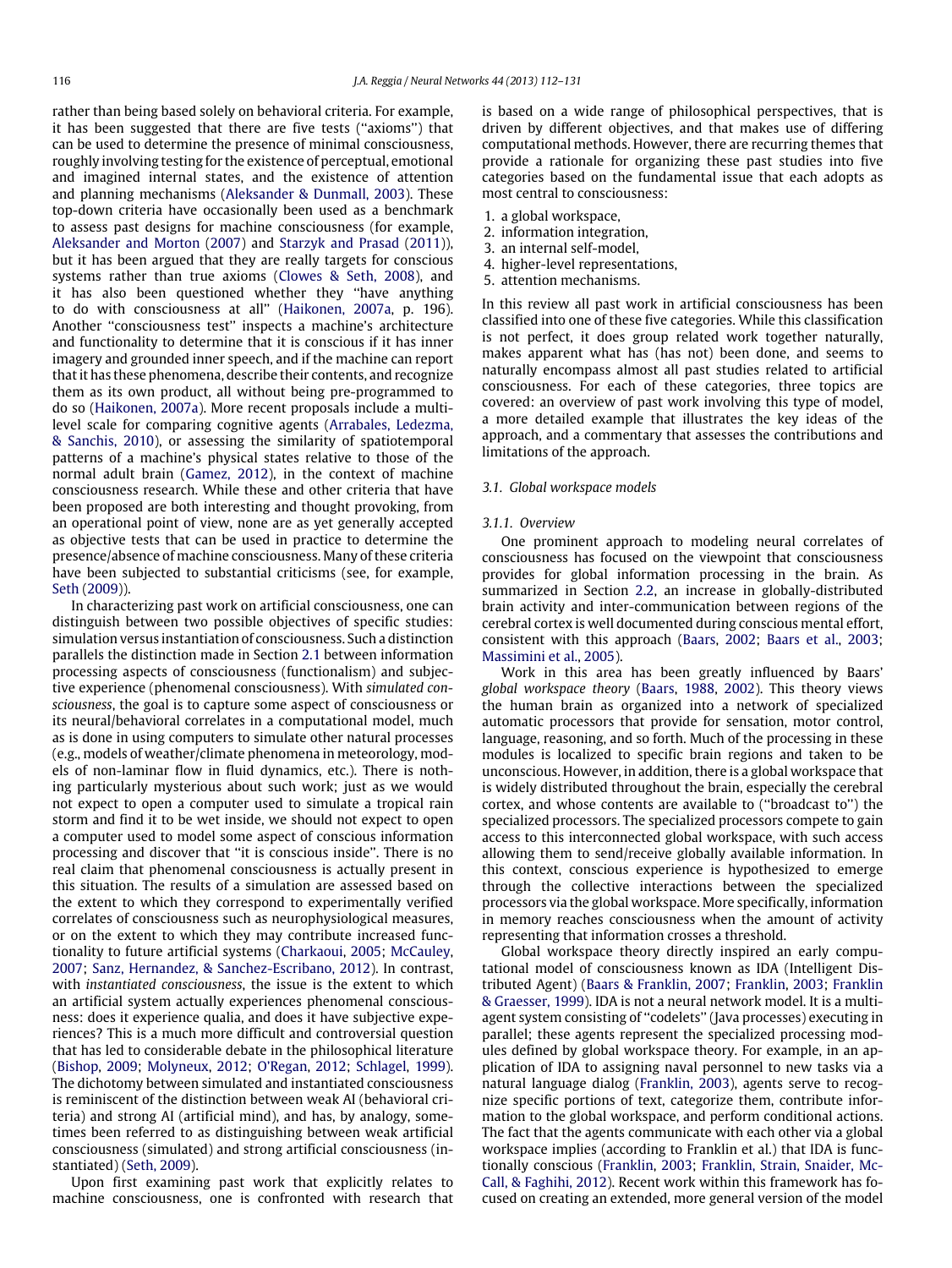named LIDA (Learning IDA), on analyzing its relationships to neu[r](#page-17-28)obiological phenomena [\(Baars](#page-17-27) [&](#page-17-27) [Franklin,](#page-17-27) [2009;](#page-17-27) [Franklin,](#page-17-28) [Rama](#page-17-28)[murthy,](#page-17-28) [&](#page-17-28) [D'mello,](#page-17-28) [2007;](#page-17-28) [Franklin](#page-17-26) [et al.,](#page-17-26) [2012;](#page-17-26) [Raizer,](#page-18-31) [Paraense,](#page-18-31) [&](#page-18-31) [Gudwin,](#page-18-31) [2012\)](#page-18-31) and on giving it a self-model [\(Ramamurthy,](#page-18-32) [Franklin,](#page-18-32) [&](#page-18-32) [Agrawal,](#page-18-32) [2012\)](#page-18-32).

In contrast to IDA, most work in this area has focused on creating and studying *neural global workspace models* that are implemented as neural networks. An early model like this was developed for solving a Stroop task (a color word naming task) [\(Dehaene,](#page-17-29) [Kerszberg,](#page-17-29) [&](#page-17-29) [Changeux,](#page-17-29) [1998\)](#page-17-29), and we will consider this model in more detail below. Subsequent models often incorporated more biologically-realistic features. For example, more recent versions of the approach used in the Stoop task model incorporate explicit oscillatory behavior and spiking neurons. They and other neuronal global workspace models have been used successfully to simulate the ''attentional blink'' in which the second of two rapidly presented stimuli does not reach conscious awareness [\(Dehaene,](#page-17-30) [Sergent,](#page-17-30) [&](#page-17-30) [Changeux,](#page-17-30) [2003;](#page-17-30) [Raffone](#page-18-33) [&](#page-18-33) [Pantani,](#page-18-33) [2010\)](#page-18-33). Other related models have emphasized the central role of the thalamus and thalamocortical interactions in global workspace theory [\(Harth,](#page-18-34) [1995;](#page-18-34) [Newman,](#page-18-35) [Baars,](#page-18-35) [&](#page-18-35) [Cho,](#page-18-35) [1997\)](#page-18-35), or the cycles of workspace information broadcasts that alternate with competitions between specialized unconscious processors for access to the workspace [\(Shanahan,](#page-19-14) [2006\)](#page-19-14). More recent models have incorporated spiking neurons, and systematically explored the range of models/parameters that could support processing in a global workspace [\(Connor](#page-17-31) [&](#page-17-31) [Shanahan,](#page-17-31) [2010\)](#page-17-31), or the use of that processing for robotic control [\(Shanahan,](#page-19-15) [2008\)](#page-19-15). Collectively these modeling efforts suggest that the global workspace model is a robust approach to modeling conscious information processing and its correlation with empirical data.

#### *3.1.2. Example*

Based on the concept that global brain activation is correlated with conscious mental states, Dehaene and colleagues formulated a neural global workspace model [\(Dehaene](#page-17-29) [et al.,](#page-17-29) [1998;](#page-17-29) [Dehaene](#page-17-32) [&](#page-17-32) [Naccache,](#page-17-32) [2001;](#page-17-32) [Dehaene](#page-17-30) [et al.,](#page-17-30) [2003\)](#page-17-30). This model was used to contrast neural activity patterns when performing ''routine'' tasks that in humans are fairly automatic and do not require conscious effort, versus when performing effortful, conscious processing tasks. The architecture of this model is based on a network of cerebral cortex regions, each region representing either a specialized processor or the global workspace. For example, an early version of this model was devised to simulate human performance on Stroop tasks, a widely used test in cognitive psychology. With a word-color Stroop task, a subject is typically shown a temporal sequence of words that name colors (''red'', "green",...), with the words appearing in varying ink colors. The subject must read each name as it appears. With congruous word names and colors paired together (such as the word ''red'' displayed in red ink), human subjects are fast and accurate, but with incongruous words (''red'' displayed in green ink) they become slower and more prone to making errors.

[Fig. 3](#page-5-0) illustrates the architecture of this neural global workspace model for simulating human performance on word-color Stroop tasks [\(Dehaene](#page-17-29) [et al.,](#page-17-29) [1998\)](#page-17-29). A color name (''red'' in [Fig. 3\)](#page-5-0) and/or its ink color (''blue'') are presented as inputs to the two different cortical regions that initially process words and colors. These regions, which use a local representation of names and colors, connect in a one-to-one fashion with output response units. Specifically, each name/color unit connects directly to just the corresponding correct response unit. Specialized processor neurons send and receive connections from workspace neurons, the latter of which have widespread excitatory and inhibitory connections between each other. Such lateral connectivity between workspace neurons is configured so that only a single ''workspace representation'' (a

<span id="page-5-0"></span>

**Fig. 3.** Sketch of the architecture of a neural global workspace model for a wordcolor Stroop task [\(Dehaene](#page-17-29) [et al.,](#page-17-29) [1998\)](#page-17-29). Each rounded box represents a cortical region, and consists of a set or layer of excitatory and inhibitory neurons having sigmoidal activation functions. Localized processing occurs in the special purpose input and output layers, while global processing occurs throughout the workspace layer. Some details of the model, such as a ''vigilance node'', are omitted for clarity.

meaningful set of active neurons) can be present at any given time. Reinforcement learning occurs based on reward-guided Hebbian weight changes, where reinforcement signals of  $\pm 1$  depend on whether the model's response is correct/incorrect during training.

This model was trained first on naming input colors presented alone (an easy task to learn), then on naming input words when incongruous input colors are presented simultaneously (relatively easy to learn, since word-to-name connections were stronger than color-to-name connections), and finally on naming input colors when incongruous input names are presented (taken to be a difficult, effortful task). During the first two easy tasks, there was relatively little activity in the workspace layer. In contrast, during the effortful task of naming input colors when incongruous input names are occurring, there was substantial but selective activation of workspace neurons as they learned to suppress activity in the special processor region that handles input words. Increased workspace activity persists until the task becomes ''routine'' with few errors being made, at which point workspace activity diminishes. The authors interpret the model as matching what happens with human subjects who have correlated widespread cerebral cortex activity during conscious effortful tasks, but not during easy/routine tasks that are largely carried out by unconscious brain processing.

#### *3.1.3. Comments*

Most past work on these models has focused on simulated rather than instantiated consciousness. In other words, these models have mostly examined the global workspace as a correlate of human consciousness rather than as an approach for creating machine consciousness. There is a lot to like about the basic hypothesis that a global workspace, distributed primarily throughout cortical regions, is a key correlate of conscious mind. It fits well with contemporary views in neuropsychology concerning the distributed nature of cognition over a network of structurally and functionally interconnected cerebral cortex regions [\(Shanahan,](#page-19-16) [2010;](#page-19-16) [Sporns,](#page-19-17) [2011\)](#page-19-17). It is also consistent with the substantial scientific evidence summarized above that widespread cortical activation correlates with conscious brain states. In addition, global workspace models provide at least a partial intuitive account for the unity of consciousness, and a clear statement about what distinguishes conscious from unconscious brain activity (the former is globally distributed, the latter is localized). The notion of a global workspace also fits well with current views of working memory in cognitive psychology, providing at least a basic account of the very limited capacity of working memory [\(Cowan,](#page-17-33) [Elliott,](#page-17-33) [Saults,](#page-17-33) [&](#page-17-33) [Morey,](#page-17-33) [2005\)](#page-17-33) as competition for global representation, something that is otherwise surprising given the size and complexity of the human brain. It can even make predictions about abnormalities that might be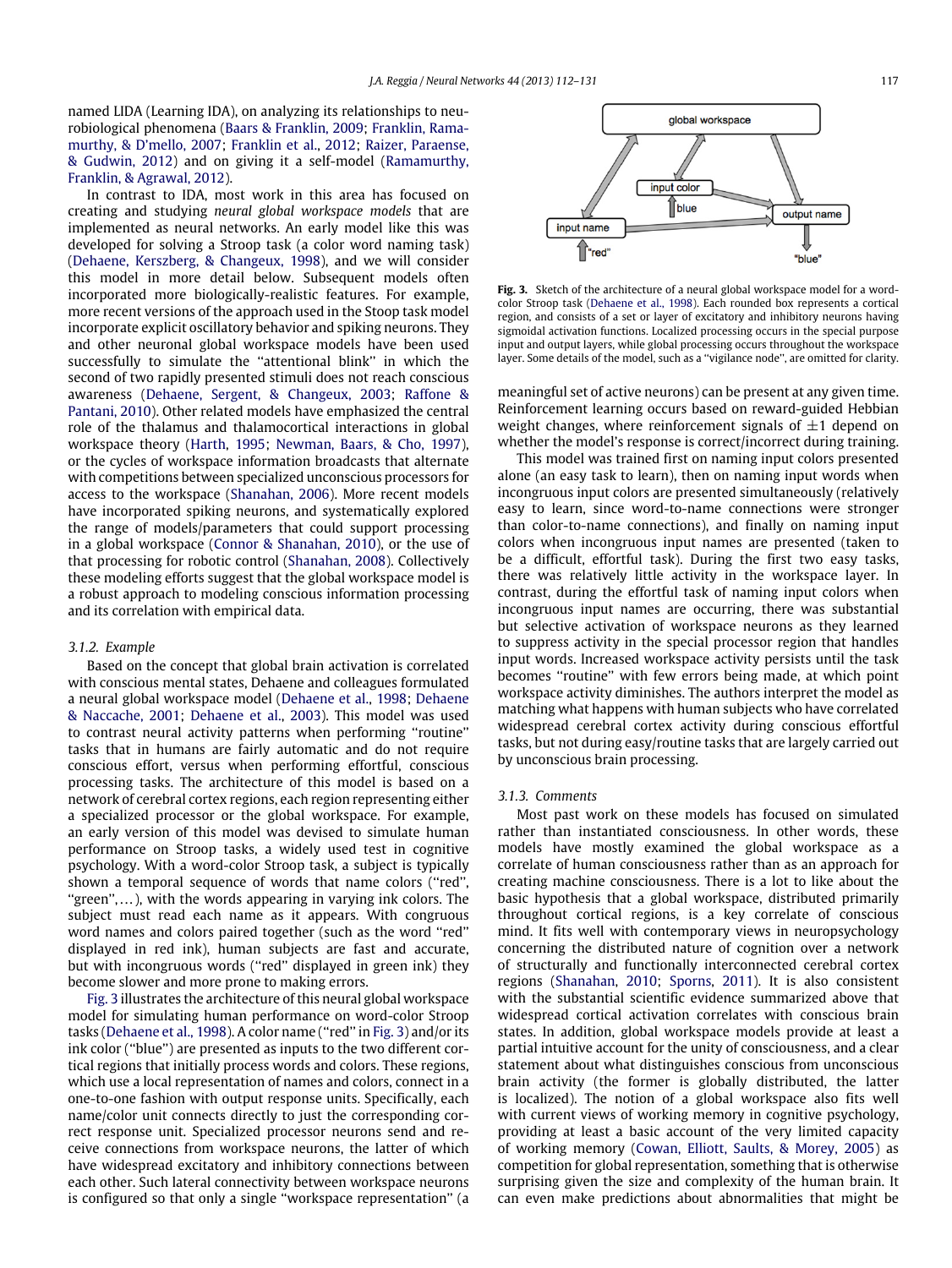expected with conscious machines. For example, mathematical analysis using the theorems of information theory suggests that machine consciousness based on a global workspace model will, after sufficient time, possibly lead to failure modes reminiscent of human inattentional blindness due to the absence of the corrective mechanisms that exist in biological systems [\(Wallace,](#page-19-18) [2005,](#page-19-18) [2006\)](#page-19-18).

However, neural global workspace models of consciousness are not without limitations. While they capture and allow one to study an important aspect of consciousness, they have not yet shed significant light on *why* global information processing is a neural correlate of consciousness. There are many other multi-layer neural networks with architectures similar to global workspace models, such as neural blackboard architectures [\(van](#page-19-19) [der](#page-19-19) [Velde](#page-19-19) [&](#page-19-19) [de](#page-19-19) [Kamps,](#page-19-19) [2006\)](#page-19-19), and also AI blackboard models such as the HEARSAY system for speech interpretation [\(Erman,](#page-17-34) [Hayes-Roth,](#page-17-34) [Lessor,](#page-17-34) [&](#page-17-34) [Reddy,](#page-17-34) [1980\)](#page-17-34). Some of these systems deal with low-level information processing tasks that occur largely at a subconscious level. Such models have generally *not* been advocated as relating to simulated consciousness, making it unclear what it is about the very similar neuronal global workspace models that justifies claiming that they represent simulated consciousness. Explaining more clearly what the global workspace specifically contributes to consciousness thus remains an important research direction for work in this area. Information integration provides one potential explanation.

# *3.2. Information integration*

# *3.2.1. Overview*

Another approach to studying machine consciousness has focused on the viewpoint that information processing and integration is central in explaining consciousness [\(Agrawala,](#page-17-35) [2012;](#page-17-35) [John,](#page-18-21) [2002;](#page-18-21) [Tononi,](#page-19-20) [Sporns,](#page-19-20) [&](#page-19-20) [Edelman,](#page-19-20) [1994\)](#page-19-20). Usually the term ''information'' in this context refers to classic Shannon information theory [\(Shannon,](#page-19-21) [1948\)](#page-19-21), although this is not always the case [\(Agrawala,](#page-17-35) [2012;](#page-17-35) [Sloman](#page-19-22) [&](#page-19-22) [Chrisley,](#page-19-22) [2003\)](#page-19-22). The basic idea is that the shared or mutual information among brain regions that is above and beyond their information content as individual regions enables them to interact in a constructive fashion. This information integration is viewed as a neural correlate of consciousness. Accordingly, information theory has occasionally been used to interpret neurobiological data relevant to human consciousness (for a recent review, see [Gamez](#page-17-36) [\(2010\)](#page-17-36)).

Computational work in this area has been greatly influenced by *information integration theory* developed by Tononi and his colleagues [\(Balduzzi](#page-17-37) [&](#page-17-37) [Tononi,](#page-17-37) [2008;](#page-17-37) [Tononi,](#page-19-23) [2004,](#page-19-23) [2008;](#page-19-23) [Tononi](#page-19-24) [&](#page-19-24) [Sporns,](#page-19-24) [2003\)](#page-19-24). This theory hypothesizes that consciousness is equivalent to the capacity of a system to integrate information into a unified experience and to differentiate among a large collection of different conscious states. The theory provides a quantitative measure  $\phi$  of a specific network's ability to integrate information based on the calculated mutual information of all possible bipartitions of the network. A network's  $\phi$  value differs from earlier neural complexity measures in assessing causal interactions between network components, not just statistical dependencies [\(Tononi](#page-19-25) [&](#page-19-25) [Sporns,](#page-19-25) [2003\)](#page-19-25).

Having a quantitative measure  $\phi$  of a system's ability to integrate information is a useful concept. It (hypothetically) provides an objective measure of the extent to which a system has conscious experience, and it accounts for some important properties of consciousness: the availability of a very large number of conscious experiences, the unity of each experience, and several neurobiological observations concerning consciousness [\(Tononi,](#page-19-23) [2004\)](#page-19-23). However, integrated information theory is limited in practical value due to the computational expense of measuring  $\phi$  in any but the very smallest networks. Accepting this measure implies accepting that consciousness is not an all or none phenomenon, but instead is a graded quantity. Roughly, the intuition is that the larger the value of  $\phi$  is for a network, the more the components of the network causally influence one another, and thus the more conscious it is. The concept that consciousness *is* integrated information is claimed to explain a number of experimental observations (for example, [Massimini](#page-18-20) [et al.](#page-18-20) [\(2005\)](#page-18-20)), including the close relationship of conscious mind with the human thalamo-cortical system rather than other parts of the brain. Information integration theory makes other stronger claims, including that a system's subjective experience is equivalent to its capacity to integrate information, that the ''informational relations'' of a system's components define a space of qualia, and that a limited form of panpsychism holds [\(Tononi,](#page-19-23) [2004,](#page-19-23) [2008\)](#page-19-23).

Given the practical barriers to measuring  $\phi$  on any but the smallest networks, it is not surprising that relatively little computational work has been done yet within this framework, and that which has been done is fairly recent. One study has used attractor neural networks as associative memories that store images, based on weightless neurons, to examine how different connection patterns and architectures influence a network's estimated information integration [\(Aleksander](#page-17-38) [&](#page-17-38) [Gamez,](#page-17-38) [2009\)](#page-17-38). Rather than computing  $\phi$  on a state-by-state basis, this work attempts to monitor information integration over time via computational experiments. Effective information integration was found to be maximized by strong distributed connectivity in a network, an observation that is consistent with the ideas of global workspace theory discussed in the previous section. In a related subsequent study based on a more recent extension to integrated information theory [\(Balduzzi](#page-17-37) [&](#page-17-37) [Tononi,](#page-17-37) [2008\)](#page-17-37),  $\phi$ was systematically calculated for simple four neuron networks and compared to network *liveness*, another measure of network interactions introduced by the authors [\(Aleksander](#page-17-39) [&](#page-17-39) [Gamez,](#page-17-39) [2011\)](#page-17-39). This latter work showed that network liveness is strongly correlated with  $\phi$  in these small networks.

#### *3.2.2. Example*

Information integration theory claims that those portions of a neural network associated with high  $\phi$  values are phenomenally conscious [\(Tononi,](#page-19-23) [2004,](#page-19-23) [2008\)](#page-19-23). Starting with this hypothesis, Gamez developed a neurocontroller for a robotic vision system [\(Gamez,](#page-17-36) [2010\)](#page-17-36). The goal of this project was for the neurocontroller to learn to look preferentially towards ''positive'' stimuli in the form of red blocks and away from ''negative'' stimuli in the form of blue blocks. Once the controller was trained, the distribution of information integration throughout the regions of the network was examined to assess the extent to which individual parts of the system could be considered to be conscious.

The architecture of the neurocontroller in this study is illustrated in [Fig. 4.](#page-7-0) In this system, visual input from a movable robotic eye flows through a simulated visual system. The direction of the robotic eye's gaze is determined by a sustained activity pattern over the Motor Cortex region that acts through a multilayer motor control system. The system learns to associate activity patterns in the Motor Integration region with blue/red objects in the environment by competitive Hebbian learning on the connections between the Motor Integration region and the Visual Association region. Once trained, built in mechanisms (not shown in [Fig. 4\)](#page-7-0) direct the system to move its gaze direction away from blue blocks and towards red blocks. Of special interest here are the Emotion and Inhibition regions that gate activity in other regions.<sup>[1](#page-6-0)</sup> The Inhibition region, when active, effectively shuts off

<span id="page-6-0"></span> $^{\rm 1}$  The name "Emotion region" was motivated by analogy with the neuromodulatory aspects of emotions and a priori theoretical considerations [\(Aleksander](#page-17-15) [&](#page-17-15) [Dun-](#page-17-15)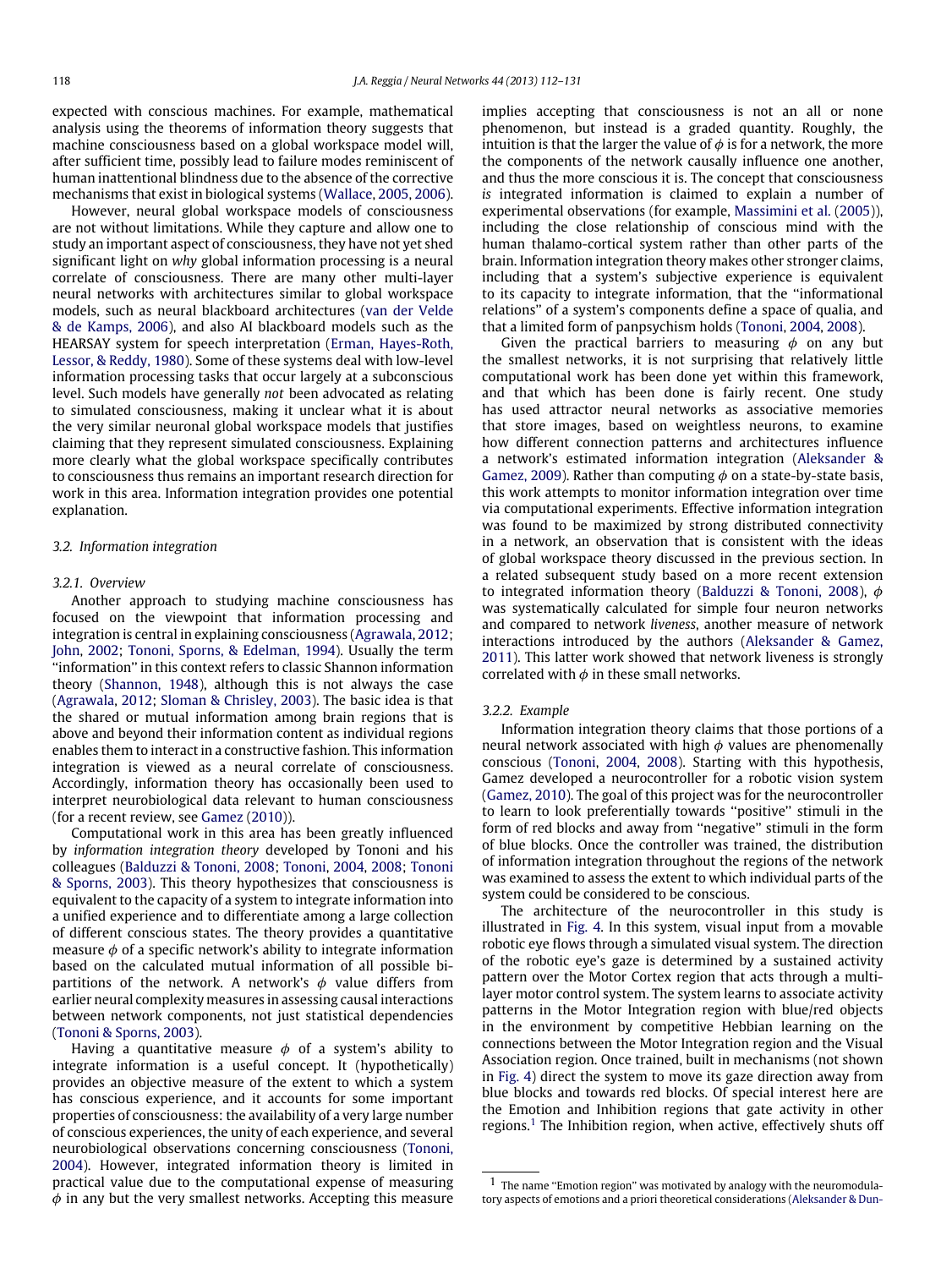<span id="page-7-0"></span>

**Fig. 4.** Slightly simplified top-level architecture of a robotic vision system neurocontroller consisting of approximately 17 thousand spiking neurons and 700 thousand connections [\(Gamez,](#page-17-36) [2010\)](#page-17-36). Boxes indicate layers/regions of simulated neurons, and arrows indicate connection pathways (those with round endings ——• indicate inhibition). Images generated by the eye pass through the visual system (on the left), and the motor control system (right) directs eye gaze direction. The Motor Cortex, Emotion and Inhibition regions have recurrent, self-excitatory connections, enabling them to sustain activity in the absence of input from other layers. Neurons in the Motor Cortex and Inhibition regions are injected with noise (random activity) at each time step so that they maintain continuous activity.

[the Visual Input and Motor Output regions via strong inhibitory](#page-17-15) [connections, isolating the controller from the physical robot. When](#page-17-15) [the controller is in this offline mode, the random activity patterns](#page-17-15) [appearing in the Motor Cortex region generate potential eye gaze](#page-17-15) [directions; this continues until the eye's intended viewing position](#page-17-15) [would correspond to a remembered red block in the environment.](#page-17-15) [At this point, the Emotion region is activated, and it in turn shuts off](#page-17-15) [the Inhibition region, bringing the controller back online. This re](#page-17-15)[connects the controller to the environment and robot eye, causing](#page-17-15) [the robot's gaze direction to shift towards the remembered red](#page-17-15) [block.](#page-17-15)

[Once the neurocontroller was successfully trained, its informa](#page-17-15)[tion integration properties were analyzed to determine ''the dis](#page-17-15)[tribution of consciousness'' throughout its neural networks using](#page-17-15) [t](#page-17-15)he algorithm in [Tononi](#page-19-25) [and](#page-19-25) [Sporns](#page-19-25) [\(2003\). Direct use of this algo](#page-17-15)[rithm is computationally intractable for a network of this size \(esti](#page-17-15)[m](#page-17-15)ated to require 10<sup>9000</sup> [years on the available computing resources](#page-17-15) [\(Gamez,](#page-17-36) [2010, p. 30\)\). Accordingly, Gamez developed and vali](#page-17-15)[dated an approximate algorithm for computing](#page-17-15)  $\phi$  that is more com[putationally efficient and also removes some normalizing steps](#page-17-15) [of the original algorithm that were inappropriate in this situa](#page-17-15)[tion. According to integrated information theory, the subnetwork](#page-17-15) or "main complex" with the largest  $\phi$  value is the conscious part [o](#page-17-15)f the system [\(Tononi](#page-19-25) [&](#page-19-25) [Sporns,](#page-19-25) [2003\). In this specific neurocon](#page-17-15)[troller, analysis unexpectedly identified the subnetwork with max](#page-17-15)[i](#page-17-15)mal  $\phi$  [as involving 91 neurons that included the entire Inhibition](#page-17-15) [region, most of the Emotion region, and a few neurons each in sev](#page-17-15)[eral other regions. Further analysis calculating the ''predicted con](#page-17-15)[sciousness per neuron'' led to the conclusion that only the Emotion](#page-17-15) [and Inhibition regions of the model would be significantly corre](#page-17-15)[lated with consciousness in this specific network.](#page-17-15)

## *[3.2.3. Comments](#page-17-15)*

[The basic ideas of integrated information theory have been](#page-17-15) [discussed for roughly a decade, and some of its concepts can be](#page-17-15) traced back even further to work on neural complexity measures and selectionist views of neural processing [\(Edelman,](#page-17-40) [1989;](#page-17-40) [Tononi](#page-19-26) [&](#page-19-26) [Edelman,](#page-19-26) [1998;](#page-19-26) [Tononi](#page-19-20) [et al.,](#page-19-20) [1994\)](#page-19-20). However, development of neural models of consciousness specifically inspired by integrated information theory and related approaches is fairly recent. This theory is attractive in that it provides a specific, well-defined theoretical framework within which to study and quantitatively measure the extent to which a system, natural or artificial, is conscious. It seems probable that work within this context will expand in coming years. In particular, integrated information theory provides an objective, quantitative tool for assessing *other* theories about the nature of machine consciousness, and may become adopted for that purpose. For example, a reasonable question is how the theory's predictions match up with global workspace theory. While it seems intuitively plausible that a global workspace would contribute to information integration in a system beyond what its associated specialized processors alone provide, this issue is just beginning to be analyzed. On the other hand, the eye movement neurocontroller described above was unexpectedly found to have a subnetwork with relatively high  $\phi$  that was interpreted (within information integration theory) as the most conscious component of the system, and this subnetwork is arguably *not* a global workspace. Interestingly, the high- $\phi$  components of this system were effectively serving as gating circuits. Gating in neural architectures has recently received increased recognition as important to cognitive control mechanisms for working memory, something that is closely associated with conscious mind and that has been the focus or recent computational studies [\(O'Reilly](#page-18-36) [&](#page-18-36) [Frank,](#page-18-36) [2006;](#page-18-36) [Sylvester,](#page-19-27) [Reggia,](#page-19-27) [&](#page-19-27) [Weems,](#page-19-27) [2011;](#page-19-27) [Sylvester,](#page-19-28) [Reggia,](#page-19-28) [Weems,](#page-19-28) [&](#page-19-28) [Bunting,](#page-19-28) [2013\)](#page-19-28). Such ''high-level'' gating, which regulates the flow of information between ''low-level'' regions of a model, can also be related to the higher order theories of consciousness discussed below (Section [3.4\)](#page-10-0).

On the other hand, integrated information theory faces substantial philosophical and practical barriers as a guide to machine consciousness. From a philosophical perspective, and in spite of explicit claims that subjective experience is equivalent to the capacity to integrate information [\(Tononi,](#page-19-23) [2004\)](#page-19-23), at the present time it remains an open question as to whether the measure  $\phi$  has anything to do with the subjective experience that we associate with conscious mind rather than with the information processing properties of a system (conscious or not) [\(Manzotti,](#page-18-37) [2012\)](#page-18-37). In significant ways, the  $\phi$  score seems more directly related to a system's potential to exhibit intelligent information processing rather than subjective experience. For example, it has been shown that, with a suitable selection of synaptic weights, one can construct simple, fully connected neural networks having arbitrarily high  $\phi$  values [\(Seth,](#page-19-29) [Izhikevich,](#page-19-29) [Reeke,](#page-19-29) [&](#page-19-29) [Edelman,](#page-19-29) [2006\)](#page-19-29). According to integrated information theory, at some (unspecified)  $\phi$  value such networks would therefore exhibit instantiated/phenomenal consciousness, a conclusion that is difficult for some to accept. Even if one does accept this conclusion, it is unclear that it sheds any light on the nature of consciousness [\(Seth,](#page-19-11) [2009\)](#page-19-11). It has also been argued that this theory does not have some basic properties that any functional theory of consciousness needs to satisfy in order to be well formed, such as structural coherence (a correspondence between conscious experience and awareness) and organizational invariance (identical experiences across systems with the same functional organization) [\(Cerullo,](#page-17-41) [2011\)](#page-17-41).

On the practical side, a major barrier to advancement in this area is that one cannot apply  $\phi$  directly to neural networks of appreciable size. Further, a  $\phi$  value alone does not really provide a meaningful indication of whether consciousness is present or not: without a golden standard such as the  $\phi$  value for a typical

[mall,](#page-17-15) [2003\)](#page-17-15). The terms gate and gating used here and throughout this paper refer to neural elements that regulate the flow of activity into, through, or out of other brain regions, much as spigots can regulate the flow of water through a system of pipes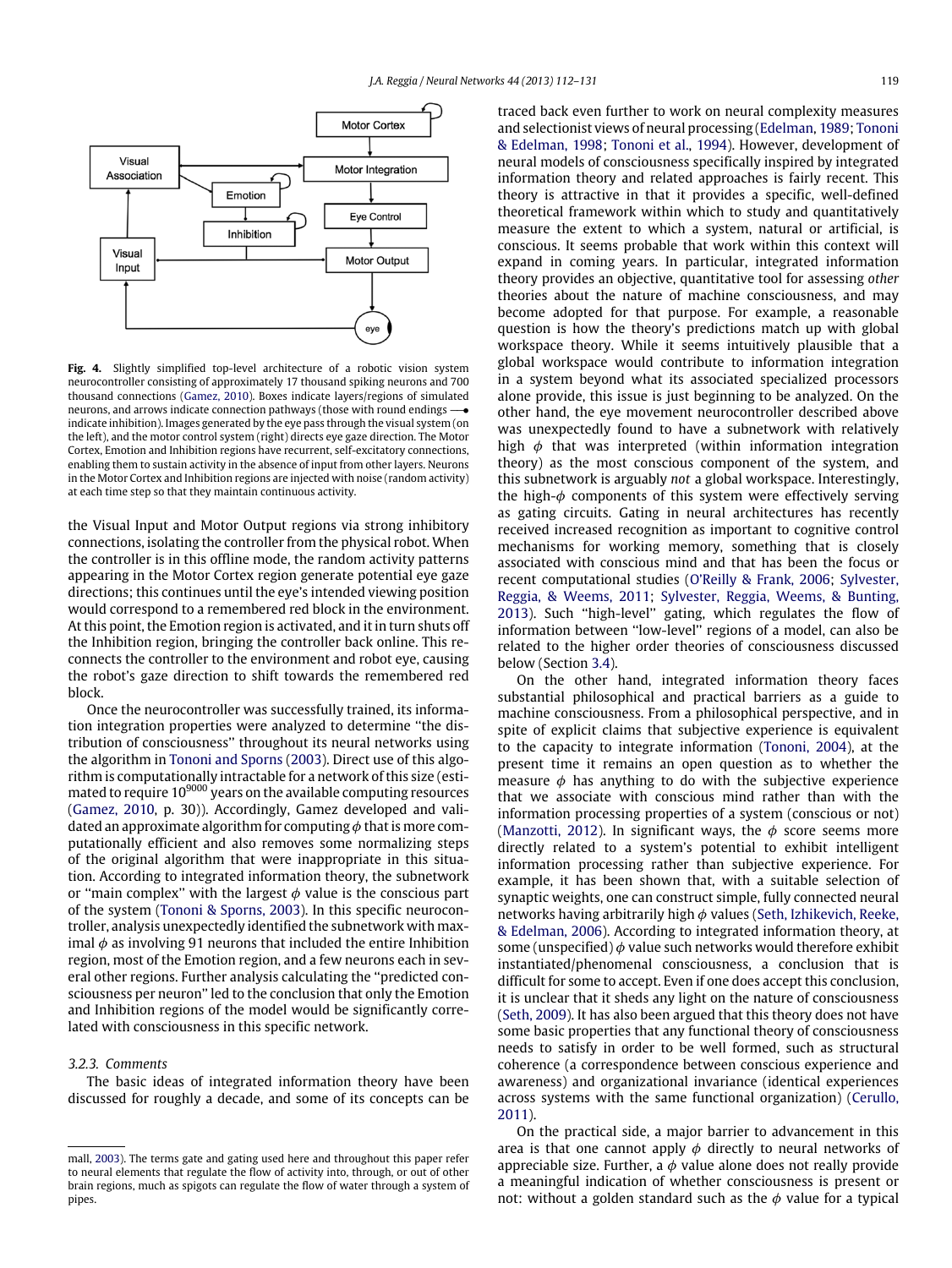human brain to use as a comparison, it is extremely difficult to interpret what any given value of  $\phi$  actually means [\(Gamez,](#page-17-36) [2010\)](#page-17-36). Such a measurement for real brains is currently out of reach, not only because of the size of the networks involved but also because our inability to precisely characterize the detailed neural circuitry of the brain. A critical direction for future research in information integration theory is the development of computationally efficient algorithms that can be used to approximate  $\phi$  values for large neural networks, a topic on which some initial work has already been done [\(Aleksander](#page-17-39) [&](#page-17-39) [Gamez,](#page-17-39) [2011;](#page-17-39) [Gamez,](#page-17-36) [2010\)](#page-17-36). Such algorithms might then be applied to one or more of the largescale brain models currently under development (reviewed in [Cattell](#page-17-42) [and](#page-17-42) [Parker](#page-17-42) [\(2012\)](#page-17-42) and [Garis,](#page-18-38) [Shuo,](#page-18-38) [Goertzel,](#page-18-38) [and](#page-18-38) [Ruiting](#page-18-38) [\(2010\)](#page-18-38)) to provide a point of comparison for  $\phi$  values measured on other networks. In addition, integrated information theory itself clearly needs further theoretical development. Since it provides precise, objective definitions and quantitative methods, it would be particularly helpful to examine whether any useful theorems can be derived from these foundations, and whether they could lead to testable predictions that could be assessed, at least through computational models. Finally, given the emergence of quantum information theory in recent years, an important issue would be how integrated information theory can carry over into this framework, and in particular, how it would relate to current theories about the quantum nature of conscious mind (see Section [2.2\)](#page-2-0).

#### *3.3. Internal self-models*

#### *3.3.1. Overview*

Self-awareness has long been viewed as a central, if somewhat poorly understood, aspect of conscious mind [\(Samsonovich](#page-19-30) [&](#page-19-30) [Nadel,](#page-19-30) [2005;](#page-19-30) [Searle,](#page-19-0) [2004\)](#page-19-0). Metzinger's philosophical analysis of the first-person perspective provides a useful framework in which to consider computational efforts in this area [\(Metzinger,](#page-18-39) [2000a\)](#page-18-39). The key idea is that our mind includes a *self-model*that is supported by neural activation patterns in the brain. This self-model is based on an internal representation of the spatial properties of the body referred to as a *body image*, a concept that can be related to the topographic and feature maps found in sensorimotor cortex [\(Goldenberg,](#page-18-40) [2003;](#page-18-40) [Silver](#page-19-31) [&](#page-19-31) [Kastner,](#page-19-31) [2009\)](#page-19-31). The body image is a *virtual model* that, while in part innate, is highly adaptable. This is consistent, for example, with the observation that cortical sensorimotor maps can change dramatically depending on the sensory patterns being received or following cortical damage [\(Reggia,](#page-18-41) [Goodall,](#page-18-41) [Revett,](#page-18-41) [&](#page-18-41) [Ruppin,](#page-18-41) [2000\)](#page-18-41). The body image's virtual nature is illustrated by astronauts in weightless situations who lose their subjective body axis (i.e., their spatial frame of reference), and phantom limbs where a person who has lost an arm still subjectively experiences the presence of the arm. Metzinger's argument is that the subjective, conscious experience of a ''self'' arises because the body image is always there due to the proprioceptive, somatic and other sensory input that the brain constantly receives, and because of the inability of our cognitive processes to recognize that the body image is a virtual representation of the physical body. In short, within this philosophical framework, self-modeling of the body as an agent that causes one's behavior leads to phenomenal subjectivity and conscious experience.

Building on these and similar philosophical arguments, there is a long history of suggestions by workers in AI concerning the importance of a self-model to machine intelligence (for example, [Minsky](#page-18-42) [\(1968\)](#page-18-42)). The key idea is that an intelligent agent has an internal model encompassing not just the external environment, but also including a model of itself, as illustrated in [Fig. 5\(](#page-8-0)a). In recent years, AI and cognitive science researchers have made

<span id="page-8-0"></span>

**Fig. 5.** (a) Architecture of an agent that has not only a model of the external environment, but also a self-model about which it can reason. (b) A small robot that is imitating the movements made by its own image in a mirror. Photo courtesy of Prof. Junichi Takeno. (c) An agent maintains a set of candidate self-models or body images (pictured inside oval). These models are repeatedly refined via cycles of assessing their correctness and then constructing revised models.

a number of proposals for how subjective conscious experience could emerge in *embodied agents* from such self-models. One suggested possibility is that self-models could lead to ''strong selfreference'' whereby an artificial agent that reasons about itself can reason about its own reasoning about itself, leading to a ''strongly self-referring loop'' [\(Perlis,](#page-18-43) [1997\)](#page-18-43). Another possibility is that phenomenal consciousness could emerge from introspective reasoning mechanisms about perception [\(McDermott,](#page-18-44) [2007\)](#page-18-44). It has alternatively been suggested that some key properties of a self-concept (existence, continuity over time, supervenience on a physical substrate, etc.) can form the basis for self-modeling in intelligent agents, regardless of whether or not they are embodied [\(Samsonovich](#page-19-32) [&](#page-19-32) [Ascoli,](#page-19-32) [2005\)](#page-19-32). Building on this latter idea, it has been proposed that introducing a self-concept during learning is the key event in creating "computational consciousness" in suitable cognitive architectures [\(Samsonovich,](#page-19-33) [2007;](#page-19-33) [Samsonovich](#page-19-34) [&](#page-19-34) [DeJong,](#page-19-34) [2005\)](#page-19-34).

One specific type of internal model that is claimed to capture various features of consciousness is the *virtual machine architecture* [\(Sloman](#page-19-22) [&](#page-19-22) [Chrisley,](#page-19-22) [2003\)](#page-19-22). In computer science/engineering, a virtual machine is a simulation of one machine, implemented in software, that runs on a different physical machine (hardware). This approach views a conscious human mind as a virtual machine (software) that is being executed by the brain (hardware), where, like the rest of the body, the brain is considered to be a machine. The ''mental'' states of the virtual machine are generally but not necessarily causally connected to one another, consistent with a functional view of consciousness. Self-modeling occurs in a suitable virtual machine when the machine develops concepts for categorizing and labeling its own states as sensed by internal monitors. In this context, qualia are defined to be what virtual machines ''refer to when referring to the objects of internal self observation'' [\(Sloman](#page-19-22) [&](#page-19-22) [Chrisley,](#page-19-22) [2003\)](#page-19-22). In other words, qualia are viewed as being a side-effect of having an executive or metamanagement component as part of the virtual machine that allows it to examine its own internal functioning and representations. These investigators recognize that many people would object to this characterization of qualia because it fails to address the hard problem of consciousness. Their response to this is ''the fact that many people do think like this is part of what needs to be explained by any theory of consciousness'' [\(Sloman](#page-19-22) [&](#page-19-22) [Chrisley,](#page-19-22) [2003\)](#page-19-22).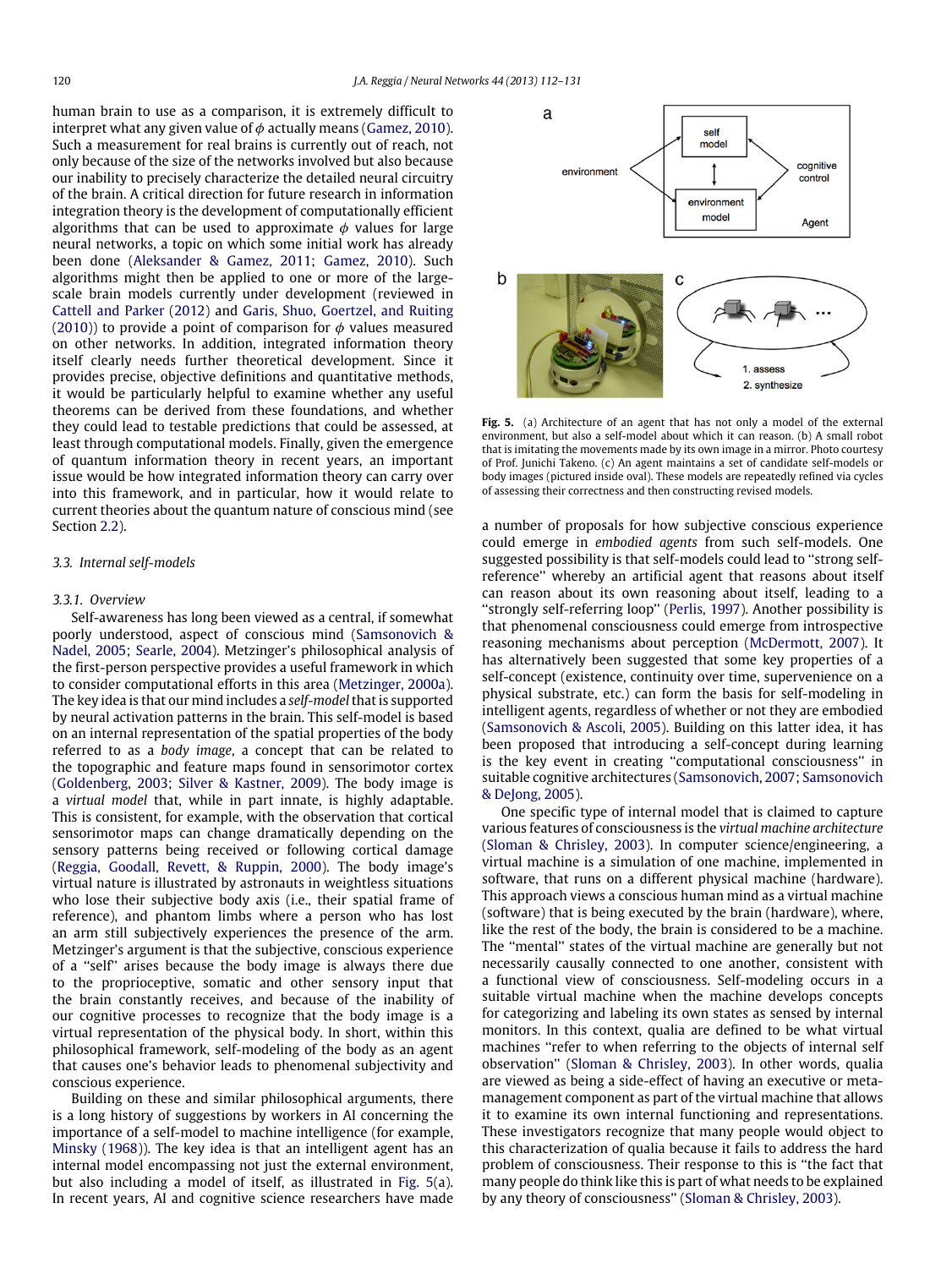Given the rich history of using internal models in robotics, it is perhaps not surprising that a number of other studies concerning self-modeling as the basis for artificial consciousness have been done in the context of physical or simulated robots. For example, the humanoid robot CRONOS has been studied in this fashion [\(Holland,](#page-18-45) [2007;](#page-18-45) [Holland](#page-18-46) [&](#page-18-46) [Goodman,](#page-18-46) [2003\)](#page-18-46). CRONOS' controller includes a self-model, implemented as a physics-based rigid body simulator, that interacts with a separate internal model of the robot's external environment. This self-model is intended to process sensory information and to move in a fashion identical to the physical robot, based on the state of the external environment model. The claim is that this process qualitatively reflects the cognitive contents of human consciousness, from a functional perspective, and that human phenomenal consciousness is rooted in a roughly equivalent internal self-model or body image in the brain [\(Holland,](#page-18-45) [2007\)](#page-18-45).

Another robotics study has focused more explicitly on selfawareness [\(Katayama](#page-18-47) [&](#page-18-47) [Takeno,](#page-18-47) [2011;](#page-18-47) [Takeno,](#page-19-35) [2011,](#page-19-35) [2013\)](#page-19-35). This work, done over a period of several years, has studied ''conscious robots'' that are controlled by recurrent neural networks that undergo supervised learning. A central focus of this work is handling temporal sequences of stimuli, predicting the event that will occur at the next time step from past and current events. The predicted next state and the actual next state of the world are compared at each time step, and when these two states are the same a robot is declared to have instantiated consciousness (''consistency of cognition and behavior generates consciousness'' [\(Takeno,](#page-19-35) [2011\)](#page-19-35)). In support of this definition of consciousness, these expectation-driven robots have been shown to be capable of self-recognition of themselves in a mirror [\(Takeno,](#page-19-36) [2008\)](#page-19-36). Such a demonstration was motivated by past studies involving a *mirror test* of self-awareness in which scientists examined whether animals recognize that the image they see in a mirror is themselves and not another animal of the same species [\(Gallup,](#page-17-43) [1970\)](#page-17-43). In this case it was possible to have a small commercial robot (Khepera II) imitate the movements of its own image as reflected in a mirror [\(Fig. 5\(](#page-8-0)b)). Because this was done more successfully than imitating the movements of other robots, the investigators claim that it represents self-recognition [\(Takeno,](#page-19-36) [2008\)](#page-19-36). Other recent work has also demonstrated robot mirror self-recognition as well as selfrecognition of a robot's own arm when observed visually, but this has been motivated by practical concerns rather than by issues related to artificial consciousness [\(Gold](#page-18-48) [&](#page-18-48) [Scassellati,](#page-18-48) [2007\)](#page-18-48).

#### *3.3.2. Example*

Why might the brain have evolved to support self-models? While the usefulness of an internal model of the environment seems evident, it is less clear what advantages would accrue to an embodied agent from having a self-model. Efforts to examine this issue and to create robust robots include Bongard and colleagues' study of ''resilient machines'' that incorporate selfmodeling [\(Bongard,](#page-17-44) [Zykov,](#page-17-44) [&](#page-17-44) [Lipson,](#page-17-44) [2006\)](#page-17-44). This work used a fourlegged physical robot, where each multi-jointed leg has both touch and position sensors and is moved by multiple motors. Initially, the robot has no information about how its legs are connected to its body or about their lengths, and it does not know how to move its legs in a coordinated fashion to propel itself forward. It must learn a body image via a trial-and-error process of attempted movements.

The robot used in this study goes through repeated hypothesize-and-test cycles to construct its body image (Fig.  $5(c)$ ). Starting with a randomly generated action and the sensory feedback resulting from that action, a set of candidate self-models (body images) is generated—this is the hypothesis phase of the cycle. Each self-model is encoded as 16 parameters that indicate where its body parts are attached to one another. An action is then selected that is judged most likely to help the robot discriminate among the candidate self-models. Action selection is done via a search process during which the robot "imagines" (explicitly simulates) the expected sensory results that would occur with different actions, and then selects the action that is expected to produce the most disagreement among predictions made by the different candidate models. The physical robot then performs this selected action and receives sensory feedback—the test phase of the cycle. Based on comparisons between predicted and actual sensory results, the robot constructs a new set of candidate selfmodels by making random changes to the existing ones and keeping such modifications if they improve the model's prediction (a form of hill climbing). After a number of hypothesize-and-test cycles like this, the robot's ability to move effectively is assessed. This is done by generating a locomotion sequence that is executed by the physical robot and then measuring how far it actually moves within a given time period. Relative to baseline algorithms using random data acquisition, robot movement based on self-modeldriven acquisition of sensory data was significantly more likely to produce successful robot behaviors. Similarly, following damage to the physical robot, such as reduction in a leg's length, the selfmodel-driven robot was better able to accurately model its altered form and to change its motor control mechanisms so that it could continue to move effectively.

Bongard and colleagues argued that the learning of predictive self-models in their robot could inform future investigation of higher levels of machine cognition [\(Bongard](#page-17-44) [et al.,](#page-17-44) [2006\)](#page-17-44). Other discussion of this work has gone further in suggesting that this kind of self-modeling is an important step towards achieving self-awareness and consciousness [\(Holland,](#page-18-45) [2007\)](#page-18-45). The periods of offline ''imagination'' of the consequences of actions based on the robot's self-modeling has even been interpreted as ''robotic dreams'' and related to the role of dream sleep in people [\(Adami,](#page-17-45) [2006;](#page-17-45) [Conduit,](#page-17-46) [2007\)](#page-17-46). The sense is that, as more neurobiologically realistic formulations of self-modeling emerge, it should be possible to use them to better understand the role of self-modeling in human conscious cognitive processes and the neural correlates of these processes.

#### *3.3.3. Comments*

The artificial systems described in this section have focused on awareness of self as a critical aspect of consciousness. These systems either explicitly incorporate a self-model, or they have properties that allow them to distinguish self from ''other'' and in that sense implicitly incorporate a self-model. In either case, a key aspect of a self-model is that it has predictive value, allowing an agent to set up expectations for what is about to occur, an ability that has previously been argued to be associated with consciousness [\(Ascoli,](#page-17-47) [2005\)](#page-17-47). The concept that an internal self-model is a crucial aspect of consciousness is thus quite appealing. It is widely recognized in engineering that models of the external environment can be useful aspects of robotic control, such as in effectively navigating the environment or in recovering from unexpected changes. Work on self-models extends this recognition of the usefulness of models to include self-models [\(Hart](#page-18-49) [&](#page-18-49) [Scassellati,](#page-18-49) [2011\)](#page-18-49). As we just saw, it has been possible to demonstrate, for example, that a self-model can enable a robotic device to restore functionality following sudden, unexpected damage. This is a significant observation because it establishes one potential way in which self-modeling can contribute to an embodied agent's fitness, and thus may help to explain in part why self-modeling (and by extension, consciousness) may have evolved. Such an idea is consistent with an earlier proposal by the evolutionary biologist Dawkins that evolution of the ability of the brain to simulate may have culminated in consciousness when such simulation of the world became sufficiently complex that it could incorporate a self-model [\(Dawkins,](#page-17-48) [1976,](#page-17-48) p. 63).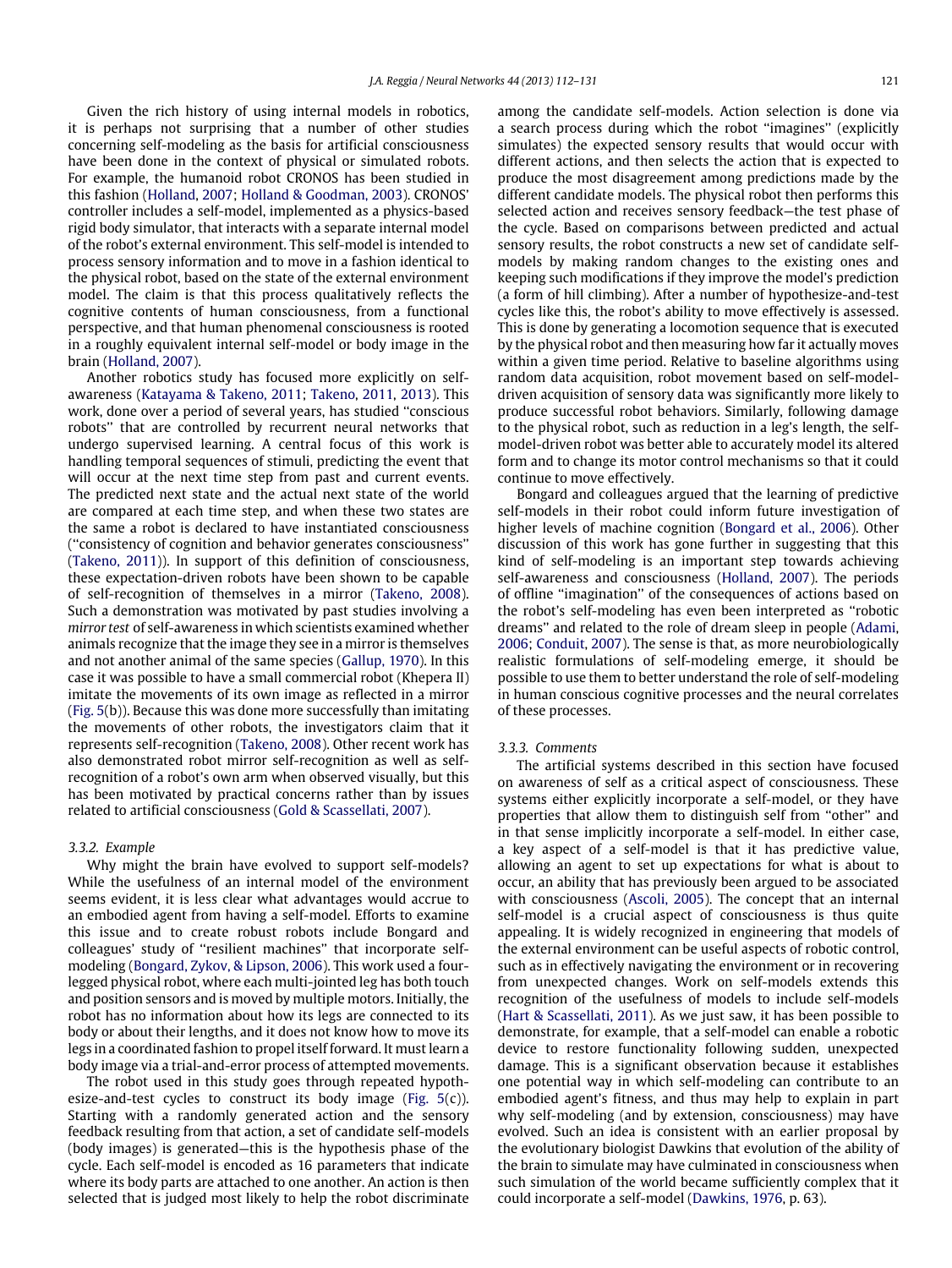In contrast to the past work on global workspace models and integrated information that was described in previous sections, the work reviewed here has focused much more on producing more effective artificial agents than on explaining or understanding the neural correlates of consciousness. A major limitation of this work is that most of the self-models developed to date are quite simple and deal only with low level sensory and motor processing. Predictions have focused on what sensory input to anticipate next, or the outcome to be expected from taking a certain action. These types of predictions do not come close to capturing the richness of human meta-knowledge about other aspects of the self such as one's own cognitive processes. Important directions for future research thus include extending self-modeling to more complex cognitive processes, relating it to self-referential mathematical formalisms [\(Goertzel,](#page-18-50) [2011\)](#page-18-50), understanding how self-modeling relates to the brain's ability to simulate behavior and perception [\(Hesslow,](#page-18-51) [2002;](#page-18-51) [Hesslow](#page-18-52) [&](#page-18-52) [Jierenhed,](#page-18-52) [2007;](#page-18-52) [Revonsuo,](#page-19-37) [2006\)](#page-19-37), and in general to better relate work in this area to neurobiological correlates of consciousness.

#### <span id="page-10-0"></span>*3.4. Higher-level representations*

#### *3.4.1. Overview*

In this section we consider an alternative view that conscious mental states are distinguished from unconscious mental states by their level of representation. The term *representation* is used here to mean any pattern of information or encoding that denotes something. This term is widely used in reference to computational work in cognitive science and related fields. For example, in symbolic AI, it is common to refer to the knowledge representation problem, which is concerned with which data structures (rules, causal associations, etc.) are best suited for expressing human expert knowledge in a form that can be processed by a machine. In neural networks, it is often said that a pattern of activity over a set of neurons provides a representation of some concept, and that the trained synaptic weights on the connections of a network provide a representation of what has been learned. Relating the opaque, distributed representations often learned by neural networks to symbolic representations that are more human-understandable is an active and challenging research problem [\(Huynh&Reggia,](#page-18-53) [2011,](#page-18-53) [2012;](#page-18-54) [Monner](#page-18-55) [&](#page-18-55) [Reggia,](#page-18-55) [submitted for publication\)](#page-18-55).

Theoretical arguments and some early recurrent neural network models of conscious brain activity hypothesized that attractor states, certain specific neural activity patterns (''bubbles''), or even the explicit encoding of information in general, are associated with, or characterize, consciousness [\(Aleksander,](#page-17-49) [1996;](#page-17-49) [O'Brien](#page-18-56) [&](#page-18-56) [Opie,](#page-18-56) [1999;](#page-18-56) [Taylor,](#page-19-38) [1997\)](#page-19-38). The difficulty with this hypothesis is that there are many physical systems that are generally not viewed as conscious that have such attractor states/activity patterns, leading to the suggestion that just representing consciousness in such a fashion is not helpful: it may relate to the content of consciousness, but it is defective in that it involves no ''internal experience'' [\(Taylor,](#page-19-6) [2003a\)](#page-19-6). It has been suggested that some of this difficulty may be ameliorated by taking trajectories, rather than instantaneous patterns, in the state space of possible activation patterns as representational primitives for qualia and subjective experience [\(Fekete](#page-17-50) [&](#page-17-50) [Edelman,](#page-17-50) [2011\)](#page-17-50). In contrast to these past viewpoints, the following models generally postulate that conscious mental activity uses a *higher level* of representation than unconscious mental activity. The distinction between higher and lower levels of representation can take different forms. We consider two particular versions of this functionalist approach to studying consciousness computationally: models based on symbolic versus neural levels of representation, and models based on the concept of higher-order thoughts.

The CLARION system illustrates the use of a representational difference approach to understanding consciousness [\(Sun,](#page-19-39) [1997,](#page-19-39) [1999,](#page-19-39) [2002;](#page-19-39) [Sun](#page-19-40) [&](#page-19-40) [Franklin,](#page-19-40) [2007\)](#page-19-40). CLARION is a complex cognitive architecture incorporating both declarative and procedural knowledge, a motivational subsystem representing goals and drives, and cognitive control mechanisms. The key point of interest here is that this system is explicitly intended to explain consciousness based on a distinction between local/symbolic versus distributed/neural representations. In other words, the components of CLARION are organized in terms of two levels of information processing, conscious and unconscious, that interact with one another. Conscious information processing is based on a *local* or high-level symbolic representation of information: each concept is represented by localized activation of an individual node in a network, and production rules are used to capture procedural knowledge. In contrast, unconscious processing is based on a *distributed* or low-level representation of information: a concept is represented by a sub-symbolic pattern of activity across a neural network, with many nodes participating in representing a single concept, and the activity patterns representing different concepts overlapping with one another. This representational distinction matches the fact that conscious aspects of cognition are directly accessible—they are transparent in the sense that they can be reported using language. In contrast, unconscious aspects of cognition are inaccessible in this same sense—they are opaque/implicit and cannot be reported through language. CLARION has been impressively successful in accounting for a variety of psychological data in different contexts (reaction time studies, grammar learning, solving Tower of Hanoi problems, and others) [\(Sun,](#page-19-41) [2002;](#page-19-41) [Sun](#page-19-5) [&](#page-19-5) [Franklin,](#page-19-5) [2007\)](#page-19-5). It provides a principled, explicit separation between conscious and unconscious information processing that distinguishes it from many other general cognitive architectures (reviewed in [Sun](#page-19-5) [and](#page-19-5) [Franklin](#page-19-5) [\(2007\)](#page-19-5)).

Other studies examining the prospects for creating selfconsciousness in physical robots have also emphasized the importance of levels of representation. For example, Kitamura and colleagues studied a five-level ''consciousness-based architecture'' robotic controller where the lowest level is a reactive, reflex-based module, while the highest, most conscious level is a symbolic rule-based module that directs overall movement strategies [\(Kitamura,](#page-18-57) [Tahara,](#page-18-57) [&](#page-18-57) [Asami,](#page-18-57) [2000\)](#page-18-57). This approach was successfully implemented in a pair of Khepera robots and used to control their behavior in a pursue-and-capture situation. The claim is that a conscious self emerges at the highest levels of this robot when tasks become effortful. In other words, when automatic, mostly reflexive actions on the lower levels are blocked, the higher levels are brought into action to simulate conscious directing of effortful tasks. More recently, a comparable fourlevel cognitive architecture named CERA-CRANIUM was proposed and implemented using both simulated and physical Pioneer 3DX robots [\(Arrabales,](#page-17-51) [Ledezma,](#page-17-51) [&](#page-17-51) [Sanchis,](#page-17-51) [2009\)](#page-17-51). Although originally inspired by global workspace theory, these authors suggest that qualia and conscious experience arise just in the highest cognitive level of this architecture because, instead of directly accessing sensory data, it indirectly processes percepts and treats them as if they are spatially located in the outside world.

Chella and colleagues have also emphasized multiple levels of representation as they relate to perceptual information processing in physical robots [\(Chella,](#page-17-52) [2007;](#page-17-52) [Chella,](#page-17-53) [Frixione,](#page-17-53) [&](#page-17-53) [Gaglio,](#page-17-53) [2008\)](#page-17-53). This work involves an operational mobile robot that serves as a museum tour guide. Three levels of representation are used: a ''sub-conceptual area'' concerned with low-level processing of sensor data, an intermediate ''conceptual area'' that organizes the lower level sensory data into conceptual categories and structured information, and a higher-level ''linguistic area'' based on firstorder predicate calculus. The conceptual area serves as a bridge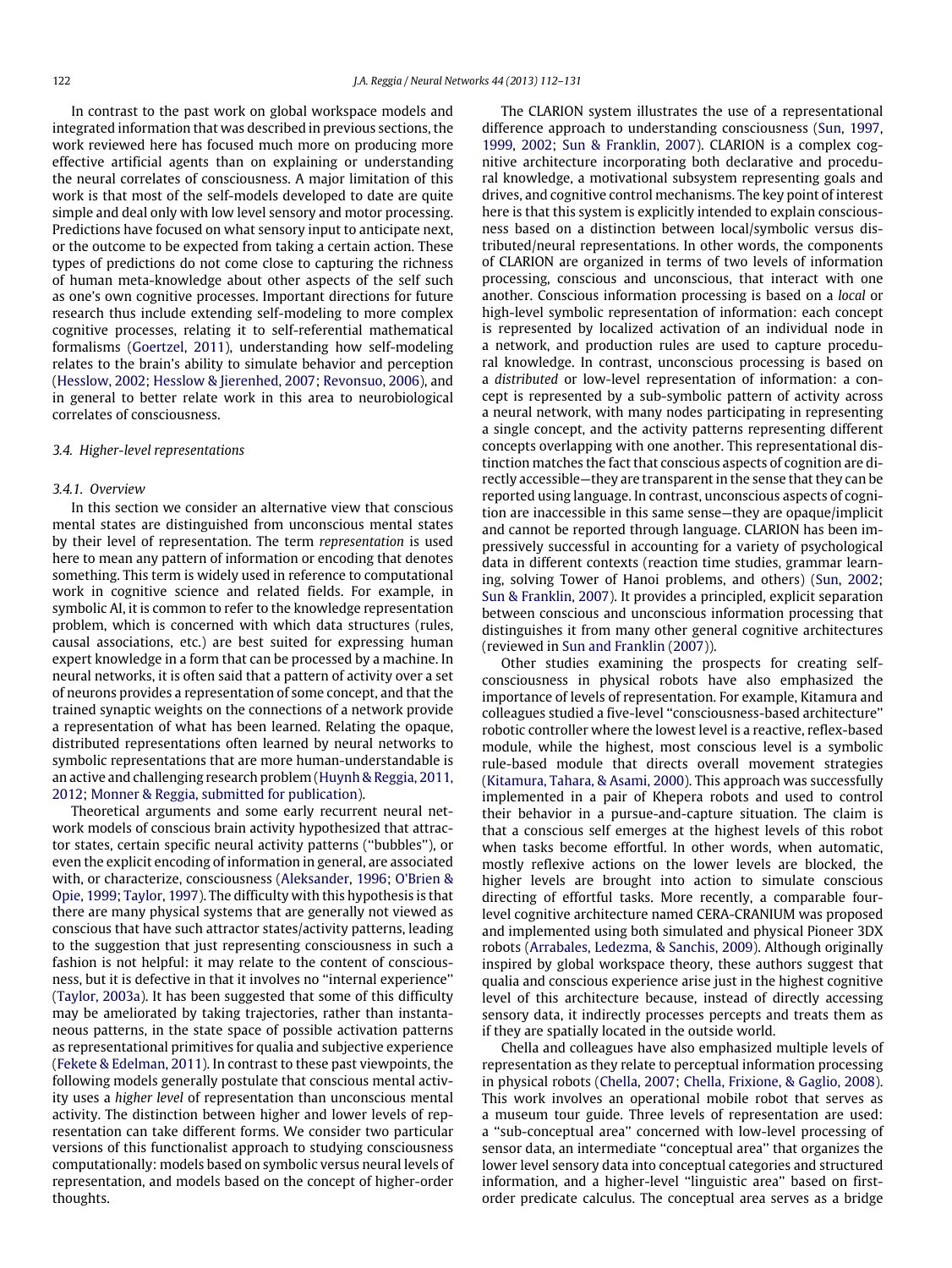to ground<sup>[2](#page-11-0)</sup> the symbols used in the linguistic area; it is presymbolic and organized as a metric space in which clusters of concepts can form. In contrast, the high-level linguistic space is a semantic network of symbols and their relationships related to the robot's perceptions and actions, and it is here that predictive logical inferences occur, setting up expectations for subsequent events in the conceptual area. These investigators claim that the source of self-consciousness in cognitive architectures like this are higher-order representations of a robot's low-level first-order perceptions of the external world [\(Chella](#page-17-53) [et al.,](#page-17-53) [2008\)](#page-17-53). Higherorder representations at the linguistic level are taken to be metapredicates that describe the robot perceiving its situation and actions.

The emphasis on higher-order representations of low level perceptions links the above studies to a rich history of philosophical discussions concerning the nature of mind. *Higher-order thought (HOT) theory* [\(Rosenthal,](#page-19-42) [1996\)](#page-19-42), and other higher-order theories in philosophy [\(Carruthers,](#page-17-54) [2005;](#page-17-54) [Hellie,](#page-18-58) [2009;](#page-18-58) [Lycan,](#page-18-59) [2009\)](#page-18-59), provide well-known functionalist arguments for casting the problem of separating conscious from unconscious mental states as being a problem of representational differences. Rather than viewing consciousness as being an intrinsic property of a mental state, HOT theory views it as a relational property: it depends on the relations between different mental states. Specifically, HOT theory postulates that a mental state *S* is conscious to the extent that there is some other mental state (a ''higher-order thought'') that directly refers to *S* or is about *S*. This idea is hierarchical, or transitive, in the sense that a higher-order mental state might itself also be conscious if there is some other mental state that directly refers to it. It has been suggested that artificial systems with higher-order representations consistent with HOT theory could be viewed as conscious, even to the extent of having qualia, but only if they use grounded symbols [\(Rolls,](#page-19-43) [1997,](#page-19-43) [2007\)](#page-19-43).

Recent work has begun to investigate such possibilities using neurocomputational models. More specifically, HOT theory has served as a framework for developing *metacognitive networks* in which some components of a neural architecture, referred to as higher-order networks, are able to represent, access, and/or manipulate information about other parts (lower-order networks) [\(Cleeremans,](#page-17-55) [Timmermans,](#page-17-55) [&](#page-17-55) [Pasquali,](#page-17-55) [2007\)](#page-17-55). In practice, this has involved architectures having a first-order network that performs a primary task such as pattern classification, and a second-order network that observes states of the first-order network as the basis for making decisions on a secondary task. It is the second-order network's learned reference to the firstorder network's internal representations that makes the latter functionally conscious, according to HOT theory. A simple example of this kind of model is provided by an error backpropagation network that has the primary task of classifying input images of simple numeric digits [\(Cleeremans](#page-17-55) [et al.,](#page-17-55) [2007\)](#page-17-55). The architecture of this model is shown in [Fig. 6\(](#page-12-0)a). The second-order network receives inputs solely from the hidden layer of the first-order network, and learns to output whether the first-order network's answer for the current input pattern is correct or not. In effect, the extent to which the second-order network's output is accurate is interpreted to be the extent to which the system is ''consciously aware'' of the first-order network's internal representation. The second-order network learns simultaneously with the first-order network, initially adopting a strategy of always deciding that the first-order network is incorrect. As the first-order network increasingly learns the primary task, the second-order network's initial strategy performs poorly until it ultimately learns features of the first-order network's hidden layer representations that discriminate correct from incorrect digit classifications. These investigators claim that ''conscious experience occurs if and only if an information processing system has learned about its own representation of the world'' [\(Cleeremans](#page-17-55) [et al.,](#page-17-55) [2007\)](#page-17-55).

#### *3.4.2. Example*

Metacognitive nets have been applied to several tasks, of which we consider one here to illustrate the potential effectiveness of this approach. Our example models experimental data related to blindsight [\(Pasquali,](#page-18-61) [Timmermans,](#page-18-61) [&](#page-18-61) [Cleeremans,](#page-18-61) [2010\)](#page-18-61). The oxymoron *blindsight* refers to a syndrome in which individuals with damage to their primary visual cortex are able to respond correctly to visual stimuli to which they are blind, i.e., to which they cannot consciously see [Weiskrantz](#page-19-44) [\(2009\)](#page-19-44). Such individuals will be unable to verbally report properties of stimuli, such as location or movement direction, in their blind visual field, but when forced to guess can be remarkably accurate. It is hypothesized that blindsight occurs due to subcortical pathways that bypass primary visual cortex and transmit visual information to other downstream cortical visual areas, weakly activating these regions relative to when the primary visual cortex is intact.

In a recent behavioral study, a subject with blindsight made wagers about the correctness of his ''guesses'' concerning the presence/absence of visual stimuli [\(Persaud,](#page-18-62) [Mcleod,](#page-18-62) [&](#page-18-62) [Cowey,](#page-18-62) [2007\)](#page-18-62). This post-decision wagering was intended to be an objective measure of the subject's conscious awareness of his own performance. As might be expected, the subject's wagers were usually optimal<sup>[3](#page-11-1)</sup> for suprathreshold stimuli in intact portions of his visual field, and usually arbitrary for subthreshold stimuli (i.e., optimal wagers occurred at roughly a chance level in the latter situation even though the subject was frequently correct about the occurrence or not of stimuli). Pasquali and colleagues used a metacognitive architecture structured as shown in [Fig. 6\(](#page-12-0)b) to simulate such post-decision wagering [\(Pasquali](#page-18-61) [et al.,](#page-18-61) [2010\)](#page-18-61). The hidden layer in this model's second-order network (comparator layer in [Fig. 6\(](#page-12-0)b)) was atypical in that it consisted of nodes that received connections from corresponding pairs of input and output nodes in the first order network. The comparator layer's incoming connections were hardwired and non-adaptive. Activity patterns over the comparator layer were interpreted as meta-representations and argued to play a crucial role in the emergence of conscious percepts. The first-order and second-order networks of the intact model were trained simultaneously, the former to correctly localize input stimuli and the latter to produce optimal wagers (decisions about decisions). To subsequently simulate a blindsight subject, subthreshold stimuli were modeled using stimuli that were degraded by the introduction of noise. The model's performance reasonably matched that of the human blindsight subject: wagers were usually optimal for suprathreshold stimuli, and usually not for subthreshold stimuli (i.e., optimal wagers occurred at chance levels). While the investigators do not claim their model has instantiated conscious in any sense, they do conclude that the higher-order representations formed in this and their other metacognitive models capture the core mechanisms of HOT theories of consciousness [\(Pasquali](#page-18-61) [et al.,](#page-18-61) [2010\)](#page-18-61).

# *3.4.3. Comments*

Distinguishing between conscious and unconscious mental states based on level of representation relates to a number of past

<span id="page-11-0"></span><sup>2</sup> To ground a symbol means to associate it with the object/event that it refers to in the external world [\(Harnad,](#page-18-60) [1990\)](#page-18-60).

<span id="page-11-1"></span> $\,$  3  $\,$  Optimal here means that the subject wagered high when correct on the primary task, and low when incorrect on the primary task.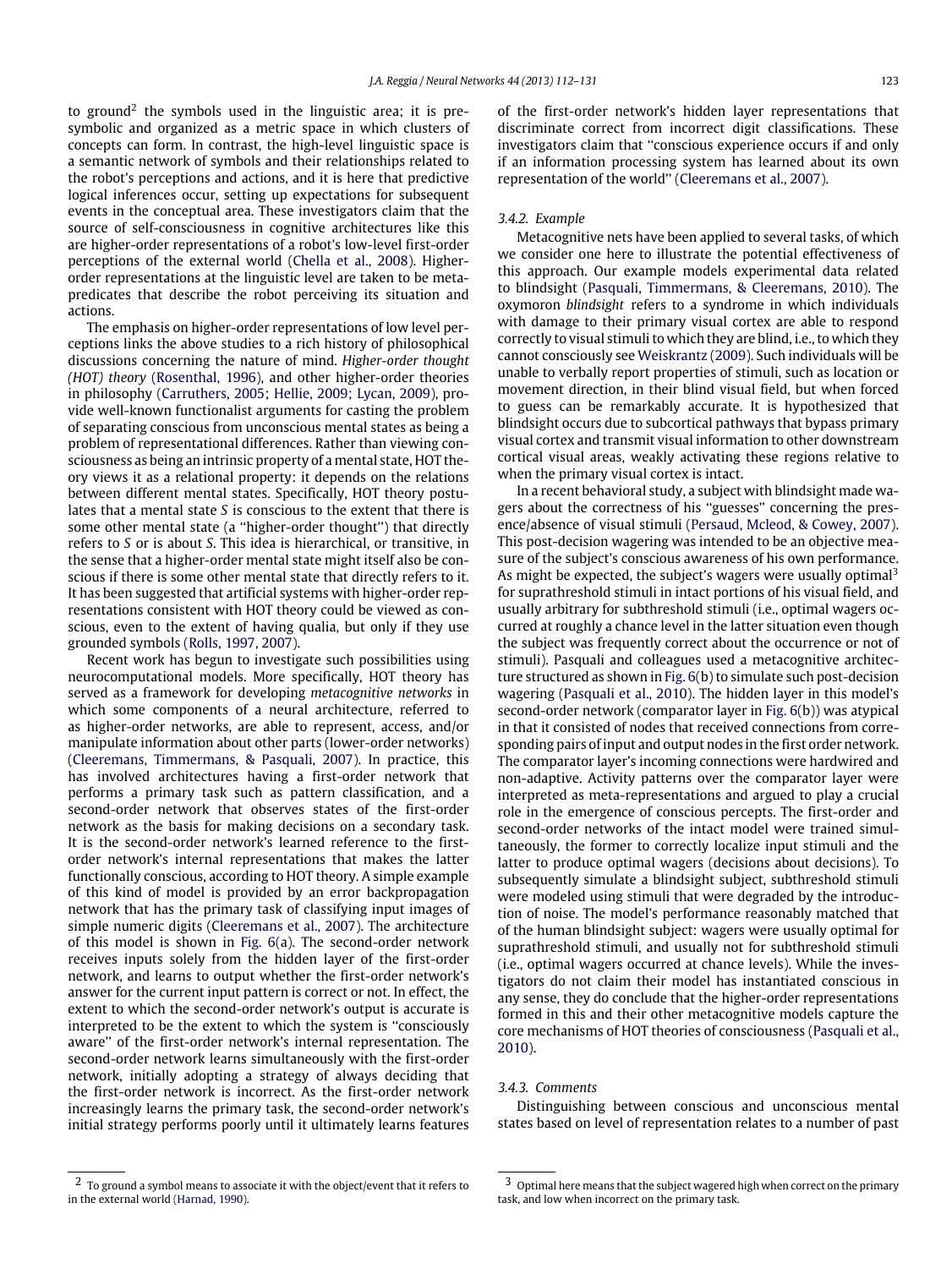

<span id="page-12-0"></span>Fig. 6. Two examples of some basic metacognitive neural architectures. Boxes indicate network layers. Broad gray arrows indicate all-to-all connections between layers whose weights change during learning, while thin black arrows indicate localized non-adaptive connections. (a) The first-order network on the left is a feedforward error backpropagation network, often used for pattern classification tasks. The second-order network on the right has no causal influence on the first-order network's performance; instead, it monitors the first-order network's hidden layer representation and makes a high (H) or low (L) ''wager'' as to the correctness of the first-order network's output for each input pattern that it receives. The correctness of this wager over time reflects the extent to which the second-order network has learned, also via error backpropagation a meta-representation of the first-order network's representation. (b) A metacognitive architecture used to model experimental findings obtained from a human subject who had the clinical syndrome known as blindsight.

theories in philosophy about the nature of consciousness [\(Conrad](#page-17-56) [&](#page-17-56) [Sun,](#page-17-56) [2007\)](#page-17-56), to widely discussed issues surrounding symbolic information processing in both natural and artificial neural networks, and to formal models of representational relations in theories of consciousness [\(Bosse,](#page-17-57) [Jonker,](#page-17-57) [&](#page-17-57) [Treur,](#page-17-57) [2008\)](#page-17-57). For example, there are well known opinions that consciousness is based on language [\(Jaynes,](#page-18-63) [1976\)](#page-18-63), and is thus a very recent event in evolutionary history that, by implication, is not present in animals. The high-level syntactic manipulation of symbols in language processing has also been argued to be closely related to HOT theories [\(Rolls,](#page-19-43) [1997,](#page-19-43) [2007\)](#page-19-43). However, given the strong left hemisphere specialization for language in most people, the hypothesis that language is a fundamental basis of consciousness is difficult to sustain: there is substantial evidence that the right hemisphere as well as the left supports consciousness (reviewed in [Keenan,](#page-18-64) [Rubio,](#page-18-64) [Racioppi,](#page-18-64) [Johnson,](#page-18-64) [and](#page-18-64) [Barnacz](#page-18-64) [\(2005\)](#page-18-64)), and sudden severe damage to the left hemisphere with accompanying aphasia is no more likely to be associated with loss of consciousness than is comparable right hemisphere damage [\(Posner](#page-18-16) [et al.,](#page-18-16) [2007,](#page-18-16) pp. 151–152,). While a number of computational models of hemispheric specialization have been studied [\(Reggia](#page-19-45) [&](#page-19-45) [Levitan,](#page-19-45) [2003\)](#page-19-45), only one has explicitly examined issues related to consciousness [\(Cook,](#page-17-58) [1999\)](#page-17-58). This latter work suggested that, while aspects of conscious information processing are represented bilaterally in the brain, left hemisphere activity can be viewed as the ''nucleus'' of consciousness, while right hemisphere activity is the "fringe" of consciousness [\(Galin,](#page-17-59) [1996\)](#page-17-59).

Linking the study of artificial consciousness to HOT theories and to other related higher-order theories [\(Carruthers,](#page-17-54) [2005;](#page-17-54) [Hellie,](#page-18-58) [2009\)](#page-18-58) ties this work to a rich history in philosophy of mind that has attempted to deflate the mysteriousness of consciousness. Metacognitive networks based on post-decision wagering provide a well-defined, concrete framework within which to study the implications of HOT theories, regardless of the extent to which such wagering is or is not a direct measure of awareness [\(Persaud,](#page-18-65) [Mcleod,](#page-18-65) [&](#page-18-65) [Cowey,](#page-18-65) [2008;](#page-18-65) [Seth,](#page-19-46) [2008\)](#page-19-46). Further, HOT theories provide a context in which self-modeling as the basis for consciousness can also be examined. Hints of such a unification of HOT and self-modeling approaches to consciousness can in fact already be found in some of the work discussed earlier in this review [\(Chella](#page-17-53) [et al.,](#page-17-53) [2008;](#page-17-53) [Cox,](#page-17-60) [2007;](#page-17-60) [Gordon,](#page-18-66) [Hobbs,](#page-18-66) [&](#page-18-66) [Cox,](#page-18-66) [2011;](#page-18-66) [Samsonovich](#page-19-32) [&](#page-19-32) [Ascoli,](#page-19-32) [2005\)](#page-19-32). Focusing on level of representation also links the models discussed in this section to a large AI literature on metareasoning/metacognition, although researchers in this latter area have been motivated more by trying to improve machine reasoning abilities rather than by explicitly trying to understand consciousness [\(Cox,](#page-17-61) [2011;](#page-17-61) [Hart](#page-18-49) [&](#page-18-49) [Scassellati,](#page-18-49) [2011\)](#page-18-49).

Models of conscious information processing based on level of representation also face some important challenges. For example, contemporary computers are generally believed by many people not to be conscious, and yet symbolic processing is widely done on computers, suggesting (according to some of the theories described in this section) that they are conscious. A similar situation occurs with HOT Theory: modern computers have monitoring systems that keep track of their internal states, indicating that they are conscious according to HOT theory [\(Rey,](#page-19-47) [1983\)](#page-19-47). Does HOT theory really solve the hard problem of consciousness, as is sometimes claimed [\(Rolls,](#page-19-43) [1997,](#page-19-43) [2007\)](#page-19-43), being able to account for the existence of qualia? At present this remains controversial. A recent review of higher-order representation theories of consciousness has discussed several objections to such theories [\(Lycan,](#page-18-59) [2009\)](#page-18-59). A particularly important direction for future research is to make testable, falsifiable predictions based on the kinds of models discussed in this section, predictions that can address such past critiques. It is also important to get a better understanding about how different levels of representation can interact effectively. This latter issue is closely coupled to active research topics in cognitive science and AI concerning symbol grounding and how compositional symbol processing can be mapped onto neural networks that use a distributed representation of information [\(Chella,](#page-17-52) [2007;](#page-17-52) [Chella](#page-17-53) [et al.,](#page-17-53) [2008;](#page-17-53) [Monner](#page-18-67) [&](#page-18-67) [Reggia,](#page-18-67) [2011,](#page-18-67) [submitted for publication\)](#page-18-67).

### *3.5. Attention mechanisms*

#### *3.5.1. Overview*

At each moment in time, a person is only consciously aware of a fraction of the ongoing stream of visual, auditory, touch and other sensory information being received. The *attention mechanisms* that actively select what we attend to have the ability to focus on behaviorally important aspects of sensory information, selecting, for example, which specific seen object to attend to based on its location in space, what type of object it is, and/or its general properties. A very large amount of research in cognitive psychology has demonstrated that attention mechanisms are controlled by both bottom-up (exogenous) and top-down (endogenous) processes in the brain that operate over many levels, from subcortical nuclei through a network of interconnected cortical regions [\(Buschman](#page-17-62) [&](#page-17-62) [Miller,](#page-17-62) [2007;](#page-17-62) [Corbetta](#page-17-63) [&](#page-17-63) [Shulman,](#page-17-63) [2002;](#page-17-63) [Crick,](#page-17-64) [1984;](#page-17-64) [Kastner,](#page-18-68) [2009;](#page-18-68) [Prinz,](#page-18-26) [2003;](#page-18-26) [Shipp,](#page-19-48) [2004\)](#page-19-48). Experimental studies, using techniques that range from single-neuron recording to functional imaging, have consistently shown that these attention mechanisms modulate incoming sensory information, attenuating irrelevant neural activity and accentuating activity representing external objects that are the focus of attention [\(Kanwisher](#page-18-69) [&](#page-18-69) [Wojciulik,](#page-18-69) [2000;](#page-18-69) [Reynolds](#page-19-49) [&](#page-19-49) [Chelazzi,](#page-19-49) [2004\)](#page-19-49).

Attention and conscious awareness are not equivalent processes, but normally they are closely linked and highly correlated [\(Koch](#page-18-70) [&](#page-18-70) [Tsuchiya,](#page-18-70) [2006;](#page-18-70) [Lamme,](#page-18-71) [2003;](#page-18-71) [Treisman,](#page-19-50) [2009\)](#page-19-50). It is therefore not surprising that several studies related to artificial consciousness have concentrated on modeling attention mechanisms as the basis for developing a better understanding of consciousness. Such work has been done from two perspectives. First,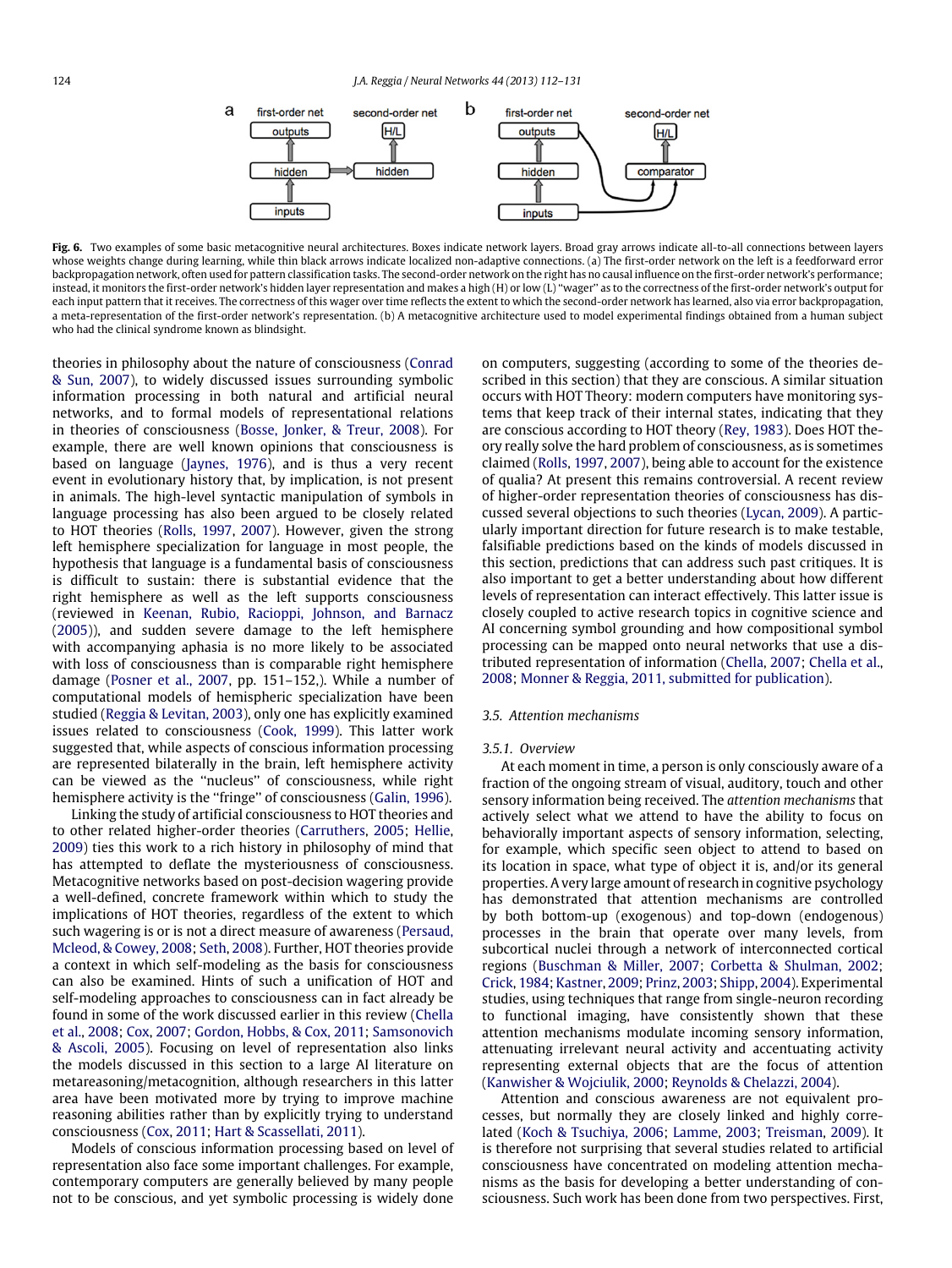there are models that treat attention mechanisms, in and of themselves, as representing conscious information processing, effectively equating a system's attending to a topic and the system being conscious of that topic at a functional level. Second, and in contrast, there are other models that identify a specific aspect or component of attention mechanisms as being responsible for any associated conscious awareness.

We first consider several models that effectively take attention mechanisms to be the functional basis of consciousness. For example, an approach like this was used by [Tinsley](#page-19-51) [\(2008\)](#page-19-51) who describes a computational model in which an attention network's output is simply taken to be a conscious representation of a stimulus. The model consists of a multi-layer network of topographic brain regions composed of simulated spiking neurons. Different sensory modalities are processed in parallel, culminating in a ''selector super-model region'' that provides the model's output. Sensory modality and/or stimulus location can be used to select what part of the input activity pattern at any moment reaches the model's output and thus enters consciousness. While the implementation of this model is fairly abstract and limited in size, it illustrates how attentional gating mechanisms can act to select the content of ''conscious representations'' in topographically-structured networks.

[Haikonen](#page-18-72) [\(2003,](#page-18-72) [2007a,](#page-18-27) [2007b\)](#page-18-73) offers a very different design for attention mechanisms and their relationship with consciousness. This approach proposes a conscious machine based on a number of properties, including inner speech and the machine's ability to report its inner states. The machine is composed of a collection of inter-communicating modules that are similar to the unconscious specialized processors in global workspace theory, but in this case there is no separate global workspace. Instead, the specialized modules communicate with one another, operating in the same fashion regardless of whether the overall system is considered to be conscious or unconscious. The distinction between a topic being conscious or not is based on whether the machine as a whole attends to that topic, as follows. At each moment of time, each specialized module of the machine can broadcast information about the topic/problem it is addressing to all of the other modules. Each broadcasting module competes to recruit other modules to attend to the same topic that it is processing. In effect, the overall machine's attention mechanism is not captured in a separate localized module as is often the case in other attention models, but instead is based on this distributed competitive determination of what the specialized modules collectively work on. The subject of this unified collective focus of attention is claimed to enter consciousness. Specifically, ''The machine becomes 'conscious' about a topic when the various modules cooperate in this way in unison and focus their attention on the percepts about this topic'' [\(Haikonen,](#page-18-27) [2007a,](#page-18-27) p. 187). Recently implemented in a robot [\(Haikonen,](#page-18-2) [2012\)](#page-18-2), this design suggests that a machine can only be conscious of one topic at a time, and that it can be selfaware if its collective of modules are all working on a topic that involves the machine itself. Like global workspace theory, this model is consistent with neurobiological evidence that conscious brain states are associated with global communication between cerebral cortex regions [\(Massimini](#page-18-20) [et al.,](#page-18-20) [2005\)](#page-18-20).

Recently a similar model of consciousness based on attention mechanisms has been proposed [\(Starzyk](#page-19-10) [&](#page-19-10) [Prasad,](#page-19-10) [2011\)](#page-19-10). This model addresses embodied intelligent agents such as those typically modeled in AI as biologically-inspired cognitive architectures. The claim in this case is that an embodied agent must have a central executive system that monitors all aspects of a machine's behavior, including unconscious aspects, in order for machine consciousness to occur. Crucially, the appearance of consciousness is claimed to depend on the executive's attention mechanisms; the control of attention switching between topics is the ''core mechanism for conscious selection of the attention spotlight and this drives the machine consciousness'' [\(Starzyk](#page-19-10) [&](#page-19-10) [Prasad,](#page-19-10) [2011,](#page-19-10) p. 269). This framework is reminiscent of Haikonen's model in that there is no central location of decision making, and in the use of competing signals/messages between the physically distributed modules that direct the machine's behavior. While this design has also not been implemented, this model is claimed to be in agreement with previously published tests for machine consciousness [\(Aleksander](#page-17-15) [&](#page-17-15) [Dunmall,](#page-17-15) [2003\)](#page-17-15).

Another related study has addressed how control systems must deal with extensive information processing and attention control demands, emphasizing that any such system must cope with having limited information processing resources [\(Coward](#page-17-65) [&](#page-17-65) [Gedeon,](#page-17-65) [2009\)](#page-17-65). The point is that this issue of ''bounded rationality'' must be faced by any potentially conscious machine, and that it constrains the kinds of architectures that are appropriate to consider (modular, hierarchical, etc.). A multilayer *recommendation architecture* modeled after cerebral cortex structure is suggested as a general remedy to this problem, and it is argued that this architecture may contribute to understanding self-awareness and the existence of qualia. In particular, past approaches based on global workspace theory and virtual machines are criticized for not adequately addressing the issue of limited resources, especially given the importance of learning to conscious cognitive processing.

While the models we have just considered effectively equate a system attending to a topic and that topic's access to conscious processing, other attention-based models have instead identified some specific aspect or component of an attention mechanism that is responsible for a topic entering consciousness. An early model like this addressed the attention mechanisms involved in classical conditioning, claiming that the different processing afforded to novel stimuli is the key factor in a stimulus entering conscious awareness [\(Gray,](#page-18-74) [Buhusi,](#page-18-74) [&](#page-18-74) [Schmajuk,](#page-18-74) [1997\)](#page-18-74). In contrast to the automatic unconscious processing of familiar stimuli, a novel stimulus activates specific neural circuitry forming a separate *novelty system* that increases the attention system's activity and accelerates learning. This transition from low to high levels of attention is taken to be the transition from unconscious to conscious modes of processing. This model has been mapped onto neuroanatomical structures, and it has been related to latent inhibition occurring during classical conditioning and to the cognitive abnormalities that are characteristic of schizophrenia [\(Gray](#page-18-74) [et al.,](#page-18-74) [1997\)](#page-18-74).

More recently, [Kuipers](#page-18-75) [\(2005,](#page-18-75) [2008\)](#page-18-76) has proposed a model in which conscious processing arises from the *symbol grounding* aspect of attention mechanisms. Any cognitive agent, be it a robotic controller or the human brain, faces a major problem in selecting which portions of the continuous, massive amounts of sensory data being received deserve attention. For an AI agent using symbolic memory storage and inference methods, such selective attention can be implemented via ''trackers''. A tracker is a symbolic pointer into the overwhelming data stream (''the fire hose of experience'') that maintains over time a correspondence between a high-level, symbolically represented concept and its continually changing low-level representation in the data stream. In effect, the part of the attention mechanism that performs symbol grounding, anchoring structured symbolic representations to selected spatio-temporal segments of the sensory data stream, is taken to be responsible for consciousness. The claim is that any system organized in this fashion, having both bottom-up and top-down attention mechanisms that create trackers along with a reasoning system of control laws that makes use of these grounded symbols, is genuinely instantiated conscious, has subjective experiences corresponding to qualia, and has a sense of self-awareness [\(Kuipers,](#page-18-75) [2005\)](#page-18-75). While a system like this has not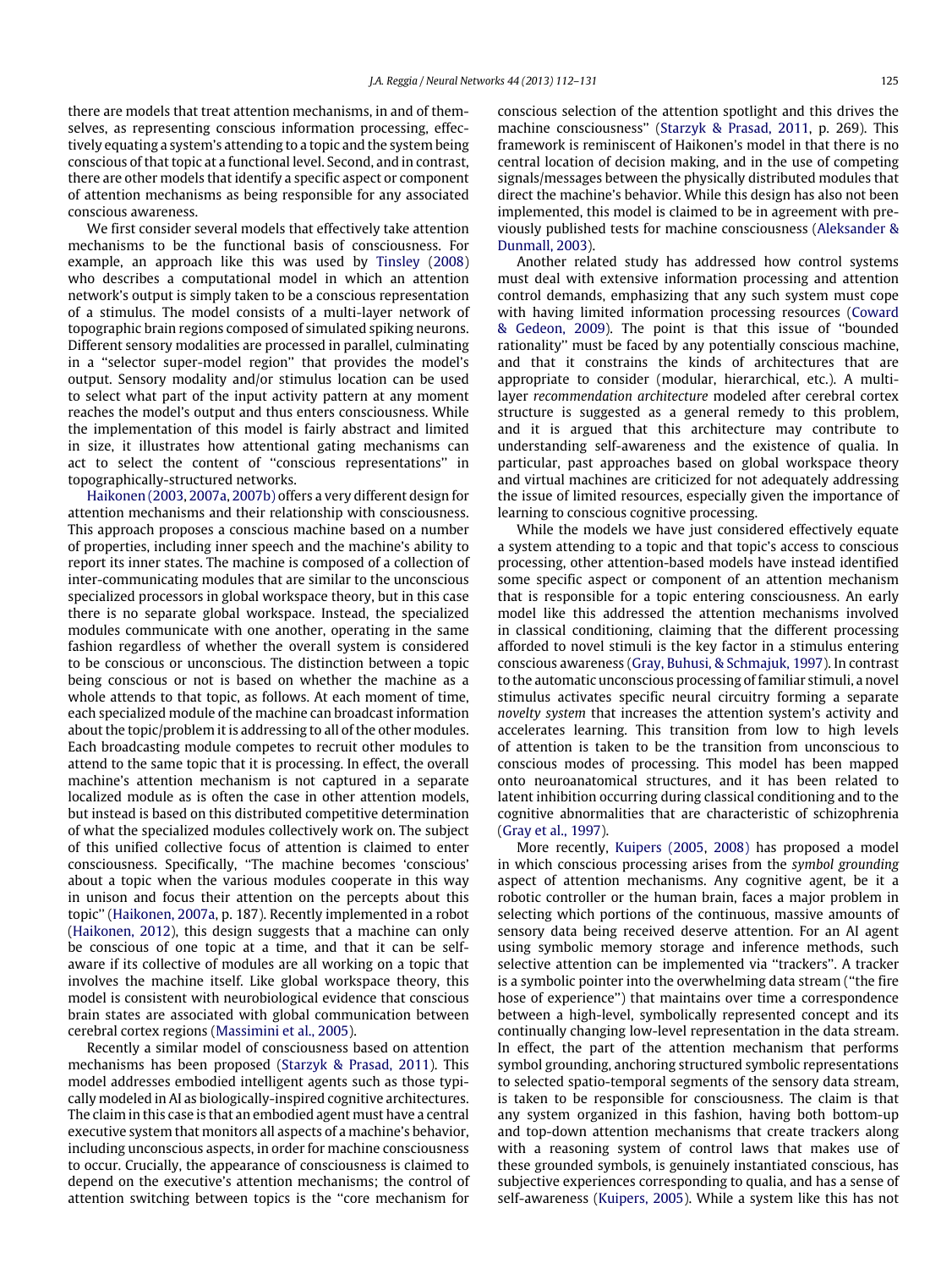been implemented yet, the plausibility of its basic concepts have been evaluated by assessing their ability to meet the eleven criteria that [Searle](#page-19-0) [\(2004\)](#page-19-0) has argued any philosophical–scientific theory of consciousness should satisfy [\(Kuipers,](#page-18-76) [2008\)](#page-18-76). The conclusion of this evaluation was that the essential features of consciousness can, in principle, be implemented in an embodied machine that has sufficient computational power [\(Kuipers,](#page-18-76) [2008\)](#page-18-76). However, it has recently been argued that the dimensionality reduction implied by symbolic trackers is just the opposite of what is needed to create phenomenal machine consciousness [\(Chella](#page-17-66) [&](#page-17-66) [Gaglio,](#page-17-66) [2012\)](#page-17-66).

Finally, two separate studies have suggested that the *efference copy* (or *corollary discharge*) associated with top-down control mechanisms is a vital feature of the neural mechanisms underlying consciousness. An efference signal or corollary discharge is a copy of the output of a control system that is fed back to input regions of the control system, as explained further below. [Cotterill](#page-17-67) [\(1995,](#page-17-67) [1996](#page-17-68)[,](#page-17-69) [1997](#page-17-69)[,](#page-17-70) [1998\)](#page-17-70) has long theorized that efference copies, generated by premotor and supplementary motor cortex and sent to sensory regions of posterior cortex, are a critical aspect of information being attended to and becoming conscious in the brain. This theory is largely based on efference copies of muscle control signals, and was a key feature of the design of CyberChild, a system intended for studying consciousness whose complex neural controller was strongly based upon neuroanatomical structures of the human brain [\(Cotterill,](#page-17-71) [2003\)](#page-17-71). Independently, similar ideas derived from engineering control theory rather than neuroanatomical considerations were investigated, and they were extended from motor control mechanisms to attention control mechanisms by [Taylor](#page-19-52) [\(2003b\)](#page-19-52).

#### *3.5.2. Example*

Over the last decade, John Taylor and his colleagues studied a neurocomputational model of how consciousness could arise from attention mechanisms [\(Taylor,](#page-19-6) [2003a,](#page-19-6) [2007,](#page-19-6) [2012\)](#page-19-6). This model, known as the Corollary Discharge of Attention Movement (CODAM) model, is founded on adopting an engineering control theory perspective of attention. Basic control theory, with its use of feedforward and feedback modules, has been very successful in general at creating effective neurocomputational motor control systems for directing robot movements [\(Norgaard,](#page-18-77) [Ravn,](#page-18-77) [Poulsen,](#page-18-77) [&](#page-18-77) [Hansen,](#page-18-77) [2000;](#page-18-77) [Oh,](#page-18-78) [Gentili,](#page-18-78) [Reggia,](#page-18-78) [&](#page-18-78) [Contreras-Vidal,](#page-18-78) [2012\)](#page-18-78) and also for understanding brain mechanisms of motor control (reviewed in [Taylor](#page-19-52) [\(2003b\)](#page-19-52)). Based on the close relationship between attention and consciousness, Taylor hypothesized that these same engineering approaches, converted to serve as models for controlling attention rather than physical movements, could generate insight into the neurobiological basis of consciousness.

[Fig. 7\(](#page-14-0)a) shows a generic scheme for the brain's arm movement control as it is viewed from an engineering perspective. An executive system (pre-frontal cortex) generates a target arm movement that is converted by an ''inverse model'' into control signals that direct appropriate arm muscle contractions. Proprioceptive and visual feedback to a monitoring system specifies the actual movement that results. In addition, an efference copy of the outgoing control signals, serving as the *corollary discharge*, generates feedback to the monitor specifying the predicted resulting movement. An advantage of the corollary discharge feedback via a forward model in engineering control systems is that it allows the controller to react much faster to errors than were it to wait for the actual sensory feedback which is somewhat delayed. There is substantial evidence that such a forward model for motor control is used in the brain [\(Taylor,](#page-19-52) [2003b\)](#page-19-52), and it is this motor corollary discharge that was earlier suggested to be critical to consciousness [\(Cotterill,](#page-17-71) [2003\)](#page-17-71).

The hypothesized CODAM model is intended to be an analogous model for controlling changes in the focus of attention, or

<span id="page-14-0"></span>

**Fig. 7.** (a) An engineering view of the brain's arm movement control mechanisms. See text for details. (b) The CODAM model of attention control, slightly simplified and arranged to illustrate how its structure is analogous to the motor control system in (a).

''attention movements'', rather than changes in motor control [\(Taylor,](#page-19-52) [2003b,](#page-19-52) [2007\)](#page-19-52). [Fig. 7\(](#page-14-0)b) shows a slightly simplified version of the CODAM model of the brain's top-down attention control mechanisms, where the components are arranged to emphasize the analogy with the brain's more established motor control system. The executive system (dorsolateral pre-frontal cortex) sends top-down control signals via an inverse model (parietal cortex) that selectively modulate posterior sensory cortex input, amplifying inputs deserving of attention and reducing other inputs that are to be filtered out of the sensory stream. Taylor hypothesized that, just as with physical movement control, the inverse model produces a corollary discharge that quickly tells a monitoring system (cingulate gyrus and parietal lobe) the predicted changes in the focus of attention. The corollary discharge is postulated to redirect the focus of attention as needed, and to contribute to error correction.

Implementations of the CODAM model have been applied to a number of tasks used by cognitive psychologists to study human attention mechanisms. In several cases the results produced, such as when modeling the attentional blink or change blindness, have been qualitatively similar to those seen with human subjects, providing support for the basic assumptions of the model [\(Taylor](#page-19-53) [&](#page-19-53) [Fragopanagos,](#page-19-53) [2007\)](#page-19-53). Most recently, an analysis of fMRI, MEG and EEG activity during various attention-related tasks concluded that there was substantial support for the existence of a corollary discharge signal in the human brain [\(Taylor,](#page-19-54) [2012\)](#page-19-54).

The CODAM model is a well-developed theory of the cognitive control mechanisms for attention, but how does it relate to consciousness? The basic argument is that consciousness is specifically due to the corollary discharge signal [\(Taylor,](#page-19-52) [2003b,](#page-19-52) [2007\)](#page-19-52). The central claim is that this signal, buffered in the monitor, is directly responsible for the conscious experience of ownership of actions that control one's attention to various topics. Such ownership can be viewed as ''the most primitive form of selfknowledge'' [\(Taylor,](#page-19-52) [2003b\)](#page-19-52). It provides a sense of agency—a sense that the self is responsible for the actions being taken by one's own cognitive control mechanisms. In this way the CODAM model provides a bridge to the other models of consciousness discussed earlier that are based on self-models, suggesting a mechanism by which the self's perception of ownership and agency might arise.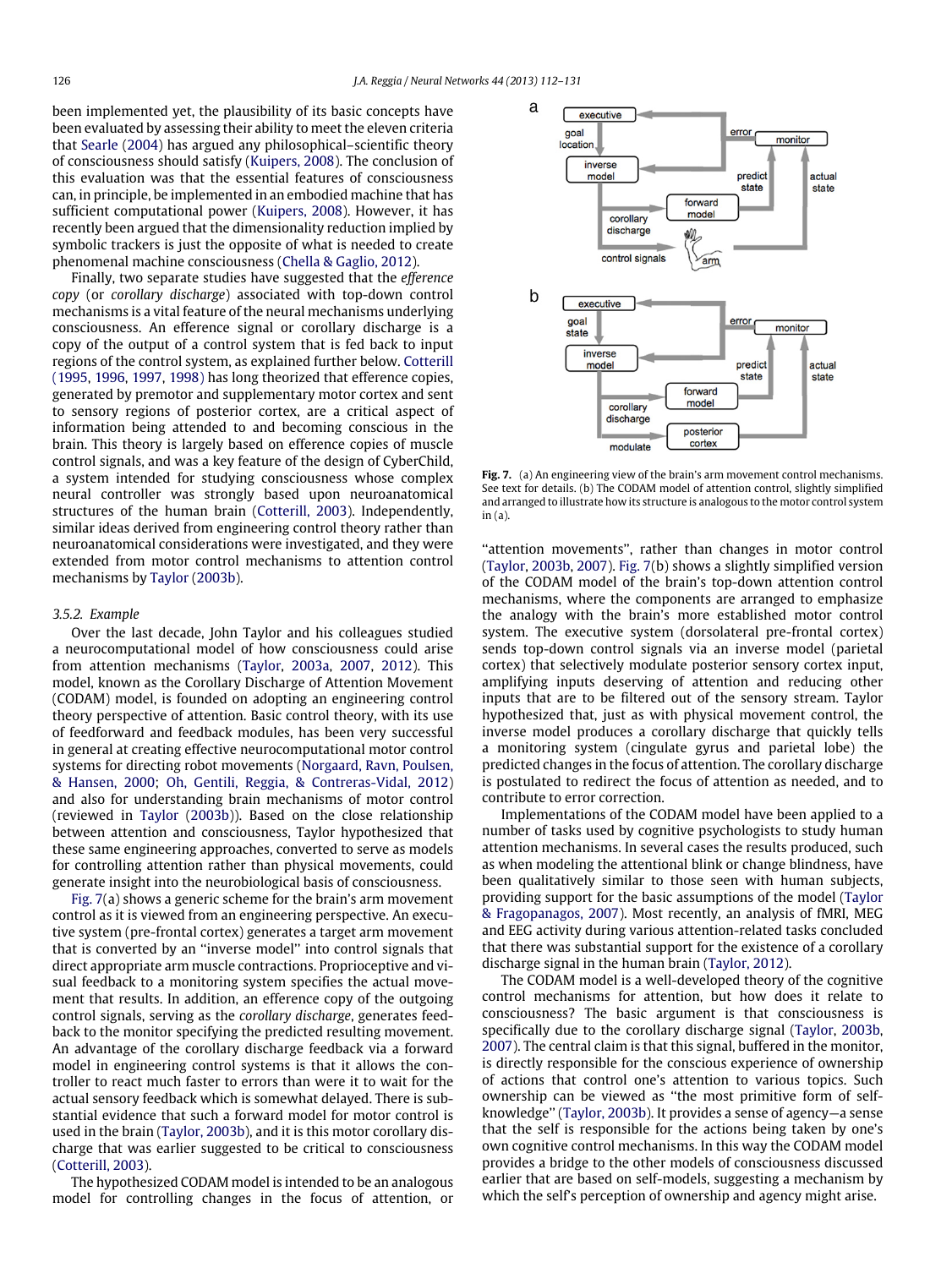#### *3.5.3. Comments*

The computational models of attention mechanisms described in this section differ from a number of other past neural models of attention in being related explicitly to conscious information processing by their developers. To date these studies have been fairly evenly divided between those that are directed towards improving our understanding of natural consciousness and those that are focused on developing methods to produce artificial consciousness in machines. Given the central role of neurobiological mechanisms for attention in determining the contents of human consciousness, these models are intuitively plausible: they attempt to leverage our improving scientific understanding of attention control to get a handle on the fundamental nature of consciousness, and may provide a way to relate consciousness to learning [\(Bryson,](#page-17-72) [2012\)](#page-17-72). This strategy has been reasonably effective and has served as the basis for some significant results as outlined above. Arguments have been developed concerning the role of symbol grounding implemented as part of attention mechanisms in bridging lower and higher levels of representation and in accounting for intentionality and self-awareness. Further, the idea that copies of top-down attention control signals, or corollary discharges, are a neural correlate of consciousness has been proposed as an explanation for the sense of ownership that we experience concerning our own thoughts and actions.

As with the other approaches to artificial consciousness that we have considered, work in this area has some substantial limitations. Some of the designs presented, while intriguing and creative, have not been implemented or tested against any sort of empirical data. Theories that essentially equate attention to consciousness do not yet provide a convincing explanation for why selecting information for representation as an activity pattern over a neural network makes that information conscious. More specific models that identify symbol grounding or corollary discharges as explanations for subjective experience fare better in this regard. However, while such features may correlate with intentionality, sense of ownership, and self-recognition, it remains an open question as to whether they actually have any causal role in creating conscious experience. Future work is needed to more clearly distinguish the selective information processing brought about by attention mechanisms, something that can plausibly be viewed as unconscious, from the properties of attention that give specific information access to conscious awareness.

#### **4. Discussion**

The pioneering work surveyed in this review has been done in spite of ongoing controversy about the nature of consciousness and our inability to even define consciousness adequately at present. While similar definitional issues exist with ''intelligence'' and ''life'' in the fields of AI and artificial life, this has not prevented substantial advances in those fields. However, consciousness remains much more mysterious today than these other concepts, and we do not yet have clear operational criteria for identifying the presence of machine consciousness (such as an analog of the Turing Test for machine intelligence). It even remains difficult to discuss consciousness, with great care needed in providing a precise and objective language that can handle subjective aspects of the topic. For example, arguments have been made that terms such as ''phenomenal consciousness'' are semantically flawed and thus unsuitable as a target of scientific research [\(Sloman,](#page-19-1) [2010\)](#page-19-1). Those arguments build on suggestions that, regardless of terminology, the objective methods of science will never be able to unravel the basis of consciousness because of its subjective nature [\(McGinn,](#page-18-0) [2004\)](#page-18-0).

In spite of these difficulties, work on artificial consciousness during the last two decades has been quite substantial. This review found that most of this work, regardless of whether it concerns simulated or instantiated consciousness, adopted one of five approaches/hypotheses as the key concept to use in creating computational models of consciousness. These approaches are the use of a global workspace to coordinate information processing by specialized modules, maximizing the capacity of a system to integrate information, development of a self-model that can be referenced by an agent's cognitive system, use of a highlevel representation for information, and adopting or extending attention mechanisms. Each of these approaches corresponds to a neural, cognitive or behavioral correlate of consciousness, and each represents a theoretical position about the fundamental importance of that correlate. Interestingly, these approaches are not mutually exclusive possibilities, but instead can be viewed as complementary hypotheses about how to get a handle on producing machine consciousness.

# *4.1. Conclusions*

Based on this survey of past work involving artificial consciousness, three main conclusions seem appropriate.

First, *during the last two decades computational modeling has become an effective and accepted methodology for scientifically studying consciousness*, complementing more traditional approaches involving cognitive science and neuroscience. This is a major achievement, given the existing barriers to the study of consciousness in general that were outlined earlier in this paper. Like computer modeling in other fields, modeling the correlates of consciousness forces one to be very explicit in formulating a theory for implementation as a formal machine algorithm, it can reveal unexpected implications of research hypotheses, and it allows one to inspect the details of the underlying information processing that produces observable behaviors in ways that are not practical in cognitive science and neuroscience. While the field of artificial consciousness is still in its infancy, it is becoming respectable, with growing interest in its results.

Second, *existing computational models have successfully captured a number of neurobiological, cognitive and behavioral correlates of conscious information processing as machine simulations*. Put simply, it has been possible to develop what we have called simulated artificial consciousness. Scientifically this is extremely important. For example, it is providing a way to test whether theories about key neural correlates of consciousness, when implemented as computer models, can produce results in agreement with experimental data. In addition to this scientific significance, the development of simulated consciousness represents important progress towards producing machines that can exhibit external behaviors that are associated with human consciousness. For example, advances that have increased our capabilities to produce simulated consciousness in machines include new methods for automated reasoning about self-models, attention switching based on outcomes that do not match expectations, the development of robotic self-recognition, and recognition of the importance of symbol grounding as a bridge between low level neural computations and higher level symbolic reasoning. One does not have to believe that machines are ''really conscious'' to recognize that such advances may lead to future artificial agents that can reason more effectively and interact with people in more natural ways. Machines that are functionally self-aware or that can simulate a theory of mind could ultimately produce much more human like intelligent behavior than those that currently exist. It thus seems likely that simulated consciousness will play a significant role in future work on creating an artificial general intelligence.

Third, *at the present time no existing approach to artificial consciousness has presented a compelling demonstration of instantiated*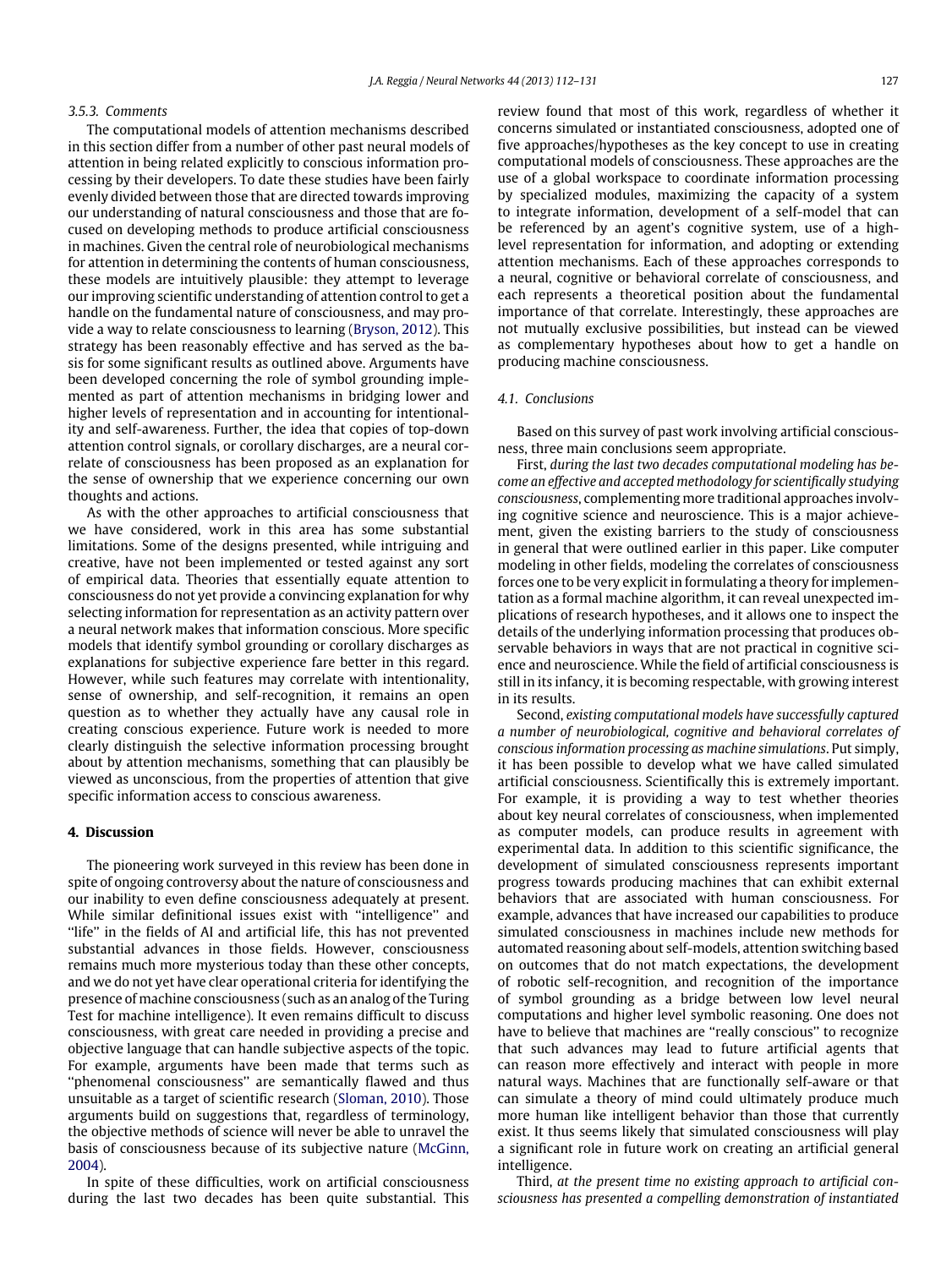*consciousness in a machine, or even clear evidence that instantiated machine consciousness will eventually be possible*. While some investigators have claimed that the approach they are using is or could be the basis for a phenomenally conscious machine, none is currently generally accepted as having done so. The author of this review believes that none of the past studies examined, even when claimed otherwise, has yet provided a convincing argument for how the approach being studied would eventually lead to instantiated artificial consciousness. On the other hand, and more positively, no evidence has yet been presented (including by the work surveyed in this review) that instantiated machine consciousness could not one day ultimately be possible, a view that has been expressed by others [\(Koch,](#page-18-79) [2001\)](#page-18-79). In substantial ways, we are at the same point today with artificial consciousness as Alan Turing was in 1950 regarding AI: there are many objections to the possibility of instantiated machine consciousness, but none are as yet compelling.

# *4.2. The future*

Given the barriers to investigating artificial consciousness, it is not surprising that past work has been limited in a number of ways. The five different approaches that have dominated work in artificial consciousness so far bring to mind nothing so much as the parable of the blind men and the elephant. While the work done to date has been substantial, it has not adequately separated out the information processing (functional) aspects of consciousness from the phenomenal aspects that are associated with the "hard problem" of consciousness. Further, while each of the five core properties underlying past computational models does seem to correlate with consciousness, each also seems to err on the side of being overly encompassing. For example, global workspace theory appears to encompass past ''blackboard models'' in AI that are not intended to model consciousness [\(Erman](#page-17-34) [et al.,](#page-17-34) [1980;](#page-17-34) [van](#page-19-19) [der](#page-19-19) [Velde&de](#page-19-19) [Kamps,](#page-19-19) [2006\)](#page-19-19), and integrated information theory encompasses certain attractor neural networks specifically constructed to have arbitrarily large  $\phi$  coefficients but that seem unlikely to exhibit consciousness [\(Seth](#page-19-29) [et al.,](#page-19-29) [2006\)](#page-19-29). As a result, at present it is not clear which, if any, of the five correlates of consciousness that past models have been founded on are potentially fundamental causative factors, and which are instead secondary aspects that will be readily explained once we have a better scientific understanding of the nature of consciousness. Further, several of the implementations that have been reviewed here involve fairly small systems that have undergone quite limited, if any, critical evaluation. This is especially problematic because some investigators view theories that apply to small networks (just as well as they do to large networks) as being inadequate models of consciousness [\(Herzog,](#page-18-80) [Esfeld,](#page-18-80) [&](#page-18-80) [Gerstner,](#page-18-80) [2007\)](#page-18-80).

Nonetheless, and in spite of these limitations and continuing philosophical discussion of the implausibility of creating an artificial mind [\(Swiatczak,](#page-19-55) [2011\)](#page-19-55), the fundamental scientific importance of understanding consciousness provides a compelling reason for continued and even expanded research in this area. As long as the creation of machine consciousness remains a possibility, it seems very desirable to pursue a broad research program in this area. What might be promising issues for further research? One possibility is to examine the inter-relationships between the five approaches that have been studied so far. For example, how does global workspace theory relate to integrated information, and what is the relationship between the corollary discharge associated with control of attention and self-models? Work in this area would also benefit a great deal from closer ties with empirical investigations in cognitive psychology and neuroscience that could better relate the results of computational models to experimental data. This would be especially true if models can make novel testable predictions rather than just confirming compliance with experimental data that already exists. Some progress in this direction has already been made (for example, see [Dehaene](#page-17-30) [et al.,](#page-17-30) [2003;](#page-17-30) [Massimini](#page-18-20) [et al.,](#page-18-20) [2005\)](#page-18-20). Finally, given that most past work on machine consciousness has focused on the five approaches considered in this review, another important research direction is to explore additional approaches that may prove useful.

What would be the ethical implications if we were to be successful in producing an artifact possessing instantiated conscious, having subjective experiences and a mind in the same sense that a person does? The increasing plausibility that machine consciousness may eventually be achieved has led to a number of discussions of the rights such machines might merit and the ethics associated with intelligent machines in general [\(Lin,](#page-18-81) [Abney,](#page-18-81) [&](#page-18-81) [Bekey,](#page-18-81) [2011;](#page-18-81) [Tonkens,](#page-19-56) [2009;](#page-19-56) [White,](#page-19-57) [2012\)](#page-19-57). However, historically the most prominent concern has been the existential threat that such an event might pose to humanity – the so-called ''Terminator Scenario'' – that continues to be a recurring theme in contemporary science fiction. Of course, science fiction is, first and foremost, fiction. Nonetheless, the science fiction literature considered as a whole also reflects our shared, collective imagination about the future of science and technology. When it comes to the future of machine consciousness, most people are primarily familiar with the darker aspects of the science fiction literature, such as the *Terminator* movie series in which Skynet, upon becoming conscious, destroys civilization, or the recent novel *Robopocalypse* with a similar theme, or Philip Dick's 1968 story *Do Androids Dream of Electric Sheep* that inspired the movie *Blade Runner*. It is therefore surprising to many people that there is probably an equal amount of less sensational science fiction literature about the benefits of conscious machines to humanity, such as Robert Heinlein's *The Moon is a Harsh Mistress*, Isaac Asimov's *Bicentennial Man*, and Robert Sawyer's recent *www Trilogy*. It seems that our collective imagination as represented in this literature is actually fairly evenly split concerning whether phenomenally conscious machines would destroy us or would be an enormous benefit to humanity.

In recent years, speculation on the implications of conscious machines has been receiving increasing attention from scientific investigators and others who are decidedly not concerned with fiction. Here again, one finds remarkably different views. On the one hand, a number of organizations have emerged that are attempting to assess the long term dangers/benefits of AI to humanity, including machines with super-human intelligence and artificial consciousness (Singularity Institute, Lifeboat Foundation, etc.), and to ameliorate any perceived risks involved. Given predictions of a forthcoming Technological Singularity that may be associated with super-intelligent and conscious machines that pose an existential threat to humanity [\(Chalmers,](#page-17-73) [2010;](#page-17-73) [Kurzweil,](#page-18-82) [2005;](#page-18-82) [Vinge,](#page-19-58) [1993\)](#page-19-58), this seems like a prudent step.

On the other hand, a technological breakthrough producing machine consciousness may simply be a natural aspect of evolution that could lead to substantial benefits to humanity. For example, it has been speculated that developing an understanding of machine consciousness could enable us to copy a conscious human mind into a machine, thereby enormously expanding the duration of a person's mental life [\(Goertzel&](#page-18-83) [Ikle,](#page-18-83) [2012\)](#page-18-83). At the least it could lead to more effective and natural human–machine interactions, and to a deeper understanding of natural consciousness, perhaps even shedding light on various neurological and psychiatric disorders.

The current author's opinion is that instantiated/phenomenal machine consciousness will almost certainly be achieved, perhaps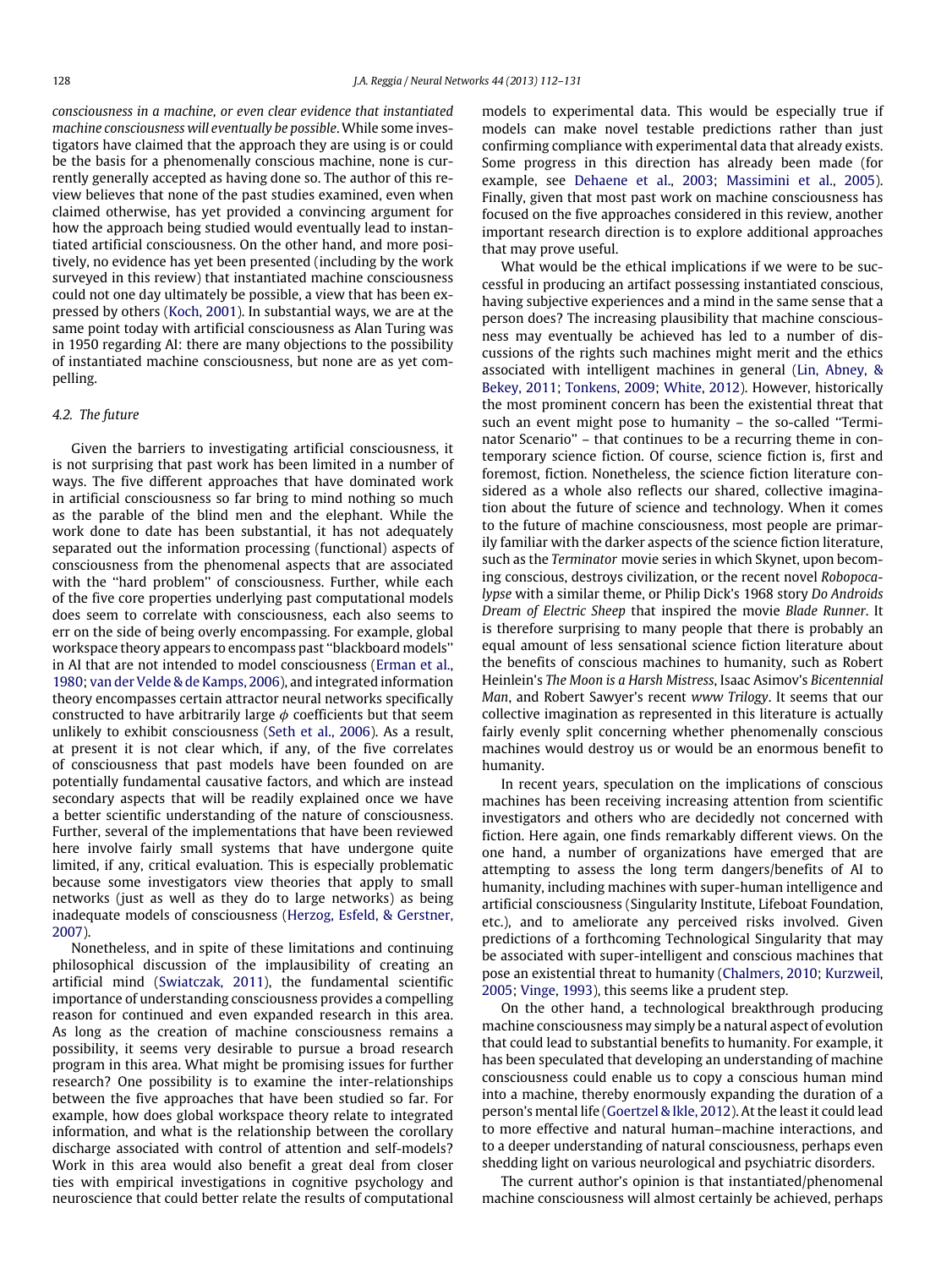as soon as in the next two or three decades.<sup>[4](#page-17-74)</sup> A critical prerequisite for this will be a deeper understanding of consciousness as it occurs in people and (presumably) animals. Until we understand the fundamental biological and physical basis for how the human brain relates to our own conscious awareness, it will remain very difficult to create artifacts that truly model or support analogous artificial conscious states. Research in cognitive psychology and neuroscience that is attempting to provide a better understanding of natural consciousness has been accelerating in recent years. Once an improved understanding occurs, advances in machine consciousness will probably be very rapid, and as Samuel Butler suggested over 140 years ago, possibly inevitable.

#### **References**

- <span id="page-17-45"></span>Adami, C. (2006). What do robots dream of? *Science*, *314*, 1093–1094.
- <span id="page-17-35"></span>Agrawala, A. (2012). A framework for consciousness and its interactions with the physical world. In *Toward a science of consciousness*. Arizona: Tucson.
- <span id="page-17-49"></span>Aleksander, I. (1996). *Impossible minds*. Imperial College Press.
- <span id="page-17-3"></span>Aleksander, I. (2007). Machine consciousness. In M. Velmans, & S. Schneider (Eds.), *The Blackwell companion to consciousness* (pp. 87–98). Blackwell.
- <span id="page-17-15"></span>Aleksander, I., & Dunmall, B. (2003). Axioms and tests for the presence of minimal consciousness in agents. *Journal of Consciousness Studies*, *10*, 7–18.
- <span id="page-17-38"></span>Aleksander, I., & Gamez, D. (2009). Iconic training and effective information. In *Proceedings of the AAAI fall symposium BICA II* (pp. 2–10). AAAI.
- <span id="page-17-39"></span>Aleksander, I., & Gamez, D. (2011). Informational theories of consciousness. In C. Hernandez, et al. (Eds.), *From brains to systems* (pp. 139–147). Springer.
- <span id="page-17-16"></span>Aleksander, I., & Morton, H. (2007). Phenomenology and digital neural architectures. *Neural Networks*, *20*, 932–937.
- <span id="page-17-51"></span>Arrabales, R., Ledezma, A., & Sanchis, A. (2009). CERA–CRANIUM: a test bed for machine consciousness research. In *Proceedings of the international workshop on machine consciousness* (pp. 105–124). Hong Kong.
- <span id="page-17-18"></span>Arrabales, R., Ledezma, A., & Sanchis, A. (2010). The cognitive development of machine consciousness implementations. *International Journal of Machine Consciousness*, *2*, 213–235.
- <span id="page-17-47"></span>Ascoli, G. (2005). Brain and mind at the crossroads of time. *Cortex*, *41*, 619–620.
- <span id="page-17-5"></span>Atkinson, A., Thomas, M., & Cleeremans, A. (2000). Consciousness: mapping the theoretical landscape. *Trends in Cognitive Sciences*, *4*, 372–382.
- <span id="page-17-22"></span>Baars, B. (1988). *A cognitive theory of consciousness*. Cambridge University Press.
- <span id="page-17-13"></span>Baars, B. (2002). The conscious access hypothesis. *Trends in Cognitive Sciences*, *6*,  $47 - 52$ .
- <span id="page-17-23"></span>Baars, B., & Franklin, S. (2007). An architectural model of conscious and unconscious brain function. *Neural Networks*, *20*, 955–961.
- <span id="page-17-27"></span>Baars, B., & Franklin, S. (2009). Consciousness is computational: the LIDA model of global workspace theory. *International Journal of Machine Consciousness*, *1*, 23–32.
- <span id="page-17-12"></span>Baars, B., Ramsey, T., & Laureys, S. (2003). Brain, conscious experience, and the observing self. *Trends in Neuroscience*, *26*, 671–675.
- <span id="page-17-37"></span>Balduzzi, D., & Tononi, G. (2008). Integrated information in discrete dynamical systems. *PLoS Computational Biology*, *4*, 1–18.
- <span id="page-17-21"></span><span id="page-17-1"></span>Bishop, M. (2009). Why computers can't feel pain. *Minds and Machines*, *19*, 507–516. Block, N. (1995). On a confusion about a function of consciousness. *Behavioral and*
- <span id="page-17-9"></span>*Brain Sciences*, *18*, 227–247. Block, N. (2005). Two neural correlates of consciousness. *Trends in Cognitive Sciences*,
- *9*, 46–52.
- <span id="page-17-44"></span>Bongard, J., Zykov, V., & Lipson, H. (2006). Resilient machines through continuous self-modeling. *Science*, *314*, 1118–1121.
- <span id="page-17-57"></span>Bosse, T., Jonker, C., & Treur, J. (2008). Formalization of Damasio's theory of emotion, feeling and core consciousness. *Consciousness and Cognition*, *17*, 94–113.
- <span id="page-17-72"></span>Bryson, J. (2012). A role for consciousness in action selection. *International Journal of Machine Consciousness*, *4*, 471–482.
- <span id="page-17-62"></span>Buschman, T., & Miller, E. (2007). Top-down versus bottom-up control of attention in the prefrontal and posterior parietal cortices. *Science*, *315*, 1860–1862.
- <span id="page-17-75"></span>Buttazzo, G. (2008). Artificial consciousness: hazardous questions (and answers). *Artificial Intelligence in Medicine*, *44*, 139–146.
- <span id="page-17-54"></span>Carruthers, P. (2005). *Consciousness—essays from a higher-order perspective*. Oxford University Press.
- <span id="page-17-42"></span>Cattell, R., & Parker, A. (2012). Challenges for brain emulation. In *Natural intelligence, vol. 1* (pp. 17–31).
- <span id="page-17-41"></span>Cerullo, M. (2011). Integrated information theory. *Journal of Consciousness Studies*, *18*, 45–58.
- <span id="page-17-8"></span>Chalmers, D. (1996). *The conscious mind*. Oxford University Press.
- Chalmers, D. (2007). The hard problem of consciousness. In M. Velmans, & S. Schneider (Eds.), *The blackwell companion to consciousness* (pp. 225–235). Blackwell.

<span id="page-17-73"></span>Chalmers, D. (2010). The singularity. *Journal of Consciousness Studies*, *17*, 7–65.

<span id="page-17-20"></span>Charkaoui, N. (2005). A computational model of minimal consciousness functions. *Proceedings of the World Academy of Science, Engineering and Technology*, *9*, 78–85.

- <span id="page-17-52"></span>Chella, A. (2007). Towards robot conscious perception. In A. Chella, & R. Manzotti (Eds.), *Artificial consciousness* (pp. 124–140). Imprint Academic.
- <span id="page-17-53"></span>Chella, A., Frixione, M., & Gaglio, S. (2008). A cognitive architecture for robot selfconsciousness. *Artificial Intelligence in Medicine*, *44*, 147–154.
- <span id="page-17-66"></span>Chella, A., & Gaglio, S. (2012). Synthetic phenomenology and high-dimensional buffer hypothesis. *International Journal of Machine Consciousness*, *4*, 353–365.
- <span id="page-17-6"></span>Churchland, P. (1984). *Matter and consciousness*. MIT Press.
- <span id="page-17-55"></span>Cleeremans, A., Timmermans, B., & Pasquali, A. (2007). Consciousness and metarepresentation: a computational sketch. *Neural Networks*, *20*, 1032–1039.
- <span id="page-17-17"></span>Clowes, R., & Seth, A. (2008). Axioms, properties and criteria: roles for synthesis in the science of consciousness. *Artificial Intelligence in Medicine*, *44*, 91–104.
- <span id="page-17-46"></span>Conduit, R. (2007). To sleep, perchance to dream. *Science*, *315*, 1219–1220.
- <span id="page-17-31"></span>Connor, D., & Shanahan, M. (2010). A computational model of a global neuronal workspace with stochastic connections. *Neural Networks*, *23*, 1139–1154.
- <span id="page-17-56"></span>Conrad, L., & Sun, R. (2007). Hierarchical approaches to understanding consciousness. *Neural Networks*, *20*, 947–954.
- <span id="page-17-58"></span>Cook, N. (1999). Simulating consciousness in a bilateral neural network. *Consciousness and Cognition*, *8*, 62–93.
- <span id="page-17-63"></span>Corbetta, M., & Shulman, G. (2002). Control of goal-directed and stimulus-driven attention in the brain. *Nature Reviews Neuroscience*, *3*, 201–215.
- <span id="page-17-67"></span>Cotterill, R. (1995). On the unity of conscious experience. *Journal of Consciousness Studies*, *2*, 290–312.
- <span id="page-17-68"></span>Cotterill, R. (1996). Prediction and internal feedback in conscious perception. *Journal of Consciousness Studies*, *3*, 245–266.
- <span id="page-17-69"></span>Cotterill, R. (1997). On the mechanism of consciousness. *Journal of Consciousness Studies*, *4*, 231–247.
- <span id="page-17-70"></span>Cotterill, R. (1998). *Enchanted looms*. Cambridge University Press.
- <span id="page-17-71"></span>Cotterill, R. (2003). CyberChild—a simulation test-bed for consciousness studies. *Journal of Consciousness Studies*, *10*, 31–45.
- <span id="page-17-33"></span>Cowan, N., Elliott, E., Saults, J., Morey, C., et al. (2005). On the capacity of attention: its estimation and its role in working memory and cognitive aptitudes. *Cognitive Psychology*, *51*, 42–100.
- <span id="page-17-65"></span>Coward, L., & Gedeon, R. (2009). Implications of resource limitations for a conscious machine. *Neurocomputing*, *72*, 767–788.
- <span id="page-17-60"></span>Cox, M. (2007). Perpetual self-aware cognitive agents. In *AI magazine* (pp. 32–45). [spring issue].
- <span id="page-17-61"></span>Cox, M. (2011). Metareasoning, monitoring, and self-explanation. In M. Cox, & A. Raja (Eds.), *Metareasoning* (pp. 131–149). MIT Press.
- <span id="page-17-64"></span>Crick, F. (1984). Function of the thalamic reticular complex: the searchlight hypothesis. *Proceedings of the National Academy of Sciences*, *81*, 4586–4590.
- <span id="page-17-0"></span>Crick, F. (1994). *The astonishing hypothesis*. Charles Scribner's Sons.
- <span id="page-17-14"></span>Crick, F., & Koch, C. (1990). Towards a neurobiological theory of consciousness. *Seminars in the Neurosciences*, 263–275.
- <span id="page-17-10"></span>Crick, F., & Koch, C. (2003). A framework for consciousness. *Nature Neuroscience*, *6*, 2003.
- <span id="page-17-2"></span>Culbertson, J. (1982). Consciousness. In *Natural and artificial*. Libra.
- <span id="page-17-48"></span>Dawkins, R. (1976). *The selfish gene*. Oxford University Press.
- <span id="page-17-29"></span>Dehaene, S., Kerszberg, M., & Changeux, J. (1998). A neuronal model of a global workspace in effortful cognitive tasks. *Proceedings National Academy of Sciences*, *95*, 14529–14534.
- <span id="page-17-32"></span>Dehaene, S., & Naccache, L. (2001). Towards a cognitive neuroscience of consciousness. *Cognition*, *79*, 1–37.
- <span id="page-17-11"></span>Dehaene, S., Naccache, L., Cohen, L., et al. (2001). Cerebral mechanisms of word masking and unconscious repetition priming. *Nature Neuroscience*, *4*, 752–758.
- <span id="page-17-30"></span>Dehaene, S., Sergent, C., & Changeux, J. (2003). A neuronal network model linking subjective reports and objective physiological data during conscious perception. *Proceedings National Academy of Sciences*, *100*, 8520–8525.
- <span id="page-17-7"></span>Eccles, J. (1994). *How the self controls its brain*. Springer Verlag.
- <span id="page-17-40"></span>Edelman, G. (1989). *The remembered present*. Basic Books.
- <span id="page-17-34"></span>Erman, L., Hayes-Roth, F., Lessor, V., & Reddy, D. (1980). The Hearsay-II speech understanding system. *Computing Surveys*, *12*, 213–253.
- <span id="page-17-50"></span>Fekete, T., & Edelman, S. (2011). Towards a computational theory of experience. *Consciousness and Cognition*, *20*, 807–827.
- <span id="page-17-24"></span>Franklin, S. (2003). IDA—a conscious artifact? *Journal of Consciousness Studies*, *10*, 47–66.
- <span id="page-17-25"></span>Franklin, S., & Graesser, A. (1999). A software agent model of consciousness. *Consciousness and Cognition*, *8*, 285–305.
- <span id="page-17-28"></span>Franklin, S., Ramamurthy, U., & D'mello, S. et al. (2007). LIDA: a computational model of global workspace theory and developmental learning. In *Proceedings of the AAAI fall symposium on artificial intelligence and consciousness*.
- <span id="page-17-26"></span>Franklin, S., Strain, S., Snaider, J., McCall, R., & Faghihi, U. (2012). Global workspace theory, its LIDA model, and the underlying neuroscience. *Biologically Inspired Cognitive Architectures*, *1*, 32–43.
- <span id="page-17-59"></span>Galin, D. (1996). The structure of subjective experience. In S. Hameroff, A. Kaszniak, & A. Scott (Eds.), *Toward a science of consciousness* (pp. 121–140). MIT Press.
- <span id="page-17-43"></span>Gallup, G. (1970). Chimpanzees: self-recognition. *Science*, *167*, 86–87.
- <span id="page-17-4"></span>Gamez, D. (2008). Progress in machine consciousness. *Consciousness and Cognition*, *17*, 887–910.
- <span id="page-17-36"></span>Gamez, D. (2010). Information integration based predictions about the conscious states of a spiking neural network. *Consciousness and Cognition*, *19*, 294–310.
- <span id="page-17-19"></span>Gamez, D. (2012). Empirically grounded claims about consciousness in computers. *International Journal of Machine Consciousness*, *4*, 421–438.

<span id="page-17-74"></span><sup>&</sup>lt;sup>4</sup> Based on projections of increasing computer memory size, it has been argued that machines will have sufficient memory to become self-aware by 2029 [\(Buttazzo,](#page-17-75) [2008\)](#page-17-75). Coincidently, this is the year that the fictional Skynet is to be activated.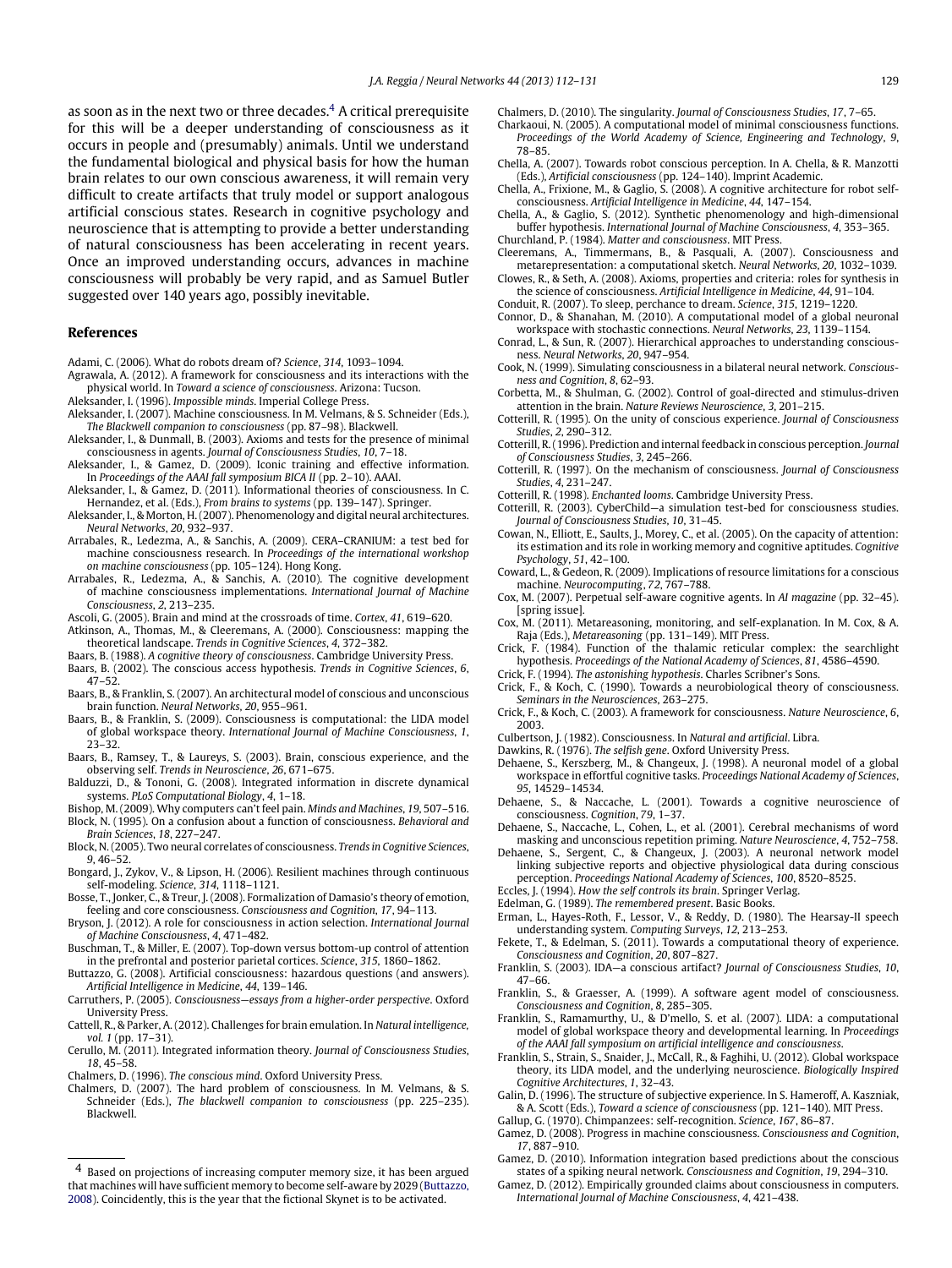<span id="page-18-38"></span>Garis, H., Shuo, C., Goertzel, B., & Ruiting, L. (2010). A world survey of artificial brain projects. *Neurocomputing*, *74*, 3–29.

<span id="page-18-50"></span>Goertzel, B. (2011). Hyperset models of self, will and reflective consciousness. *International Journal of Machine Consciousness*, *3*, 19–53.

- <span id="page-18-83"></span>Goertzel, B., & Ikle, M. (2012). Mind uploading (introduction to a special issue on this topic). *International Journal of Machine Consciousness*, *4*, 1–3.
- <span id="page-18-48"></span>Gold, K., & Scassellati, B. (2007). A bayesian robot that distinguishes 'self' from 'other'. In *Proceedings of the twenty-ninth annual meeting of the cognitive science society* (pp. 384–392). Erlbaum.

<span id="page-18-40"></span>Goldenberg, G. (2003). Disorders of body perception and representation. In T. Feinberg, & M. Farah (Eds.), *Behavioral neurology and neuropsychology* (pp. 285–294).

- <span id="page-18-66"></span>Gordon, A., Hobbs, J., & Cox, M. (2011). Anthropomorphic self-models for metareasoning agents. In M. Cox, & A. Raja (Eds.), *Metareasoning* (pp. 296–305). MIT Press.
- <span id="page-18-4"></span>Goswami, A., Reed, R., & Goswami, M. (1993). *The self-aware universe*. Putnam.
- <span id="page-18-74"></span>Gray, J., Buhusi, C., & Schmajuk, N. (1997). The transition from automatic to
- <span id="page-18-18"></span>controlled processing. *Neural Networks*, *10*, 1257–1268. Haier, R., et al. (1992). Regional glucose metabolic changes after learning a complex
- <span id="page-18-72"></span>visuospatial/motor task. *Brain Research*, *570*, 134–143. Haikonen, P. (2003). *The cognitive approach to conscious machines*. Imprint Academic.
- <span id="page-18-27"></span>Haikonen, P. (2007a). *Robot brains: circuits and systems for conscious machines*. John Wiley & Sons.
- <span id="page-18-73"></span>Haikonen, P. (2007b). Essential issues of conscious machines. *Journal of Consciousness Studies*, *14*, 72–84.
- <span id="page-18-25"></span><span id="page-18-2"></span>Haikonen, P. (2012). *Consciousness and robot sentience*. World Scientific. Hameroff, S., & Penrose, R. (1996). Orchestrated reduction of quantum coherence in brain microtubules. *Journal of Consciousness Studies*, *3*, 36–53.
- <span id="page-18-60"></span>Harnad, S. (1990). The symbol grounding problem. *Physica D*, *42*, 335–346.
- <span id="page-18-49"></span>Hart, J., & Scassellati, B. (2011). Robotic models of self. In M. Cox, & A. Raja (Eds.), *Metareasoning* (pp. 283–293). MIT Press.
- <span id="page-18-34"></span>Harth, E. (1995). The sketchpad model. *Consciousness and Cognition*, *4*, 346–368.

<span id="page-18-58"></span>Hellie, B. (2009). In T. Bayne, A. Cleeremans, & P. Wilken (Eds.), *The Oxford companion to consciousness*, *Representationalism* (pp. 563–567). Oxford University Press.

- <span id="page-18-80"></span>Herzog, M., Esfeld, M., & Gerstner, W. (2007). Consciousness and the small network argument. *Neural Networks*, *20*, 1054–1056.
- <span id="page-18-51"></span>Hesslow, G. (2002). Conscious thought as simulation of behavior and perception. *Trends in Cognitive Sciences*, *6*, 242–247.
- <span id="page-18-52"></span>Hesslow, G., & Jierenhed, D. (2007). The inner world of a simple robot. *Journal of Consciousness Studies*, *14*, 85–96.
- <span id="page-18-6"></span>Hillis, W. (1998). *The pattern on the stone*. Basic Books.
- <span id="page-18-45"></span>Holland, O. (2007). A strongly embodied approach to machine consciousness. *Journal of Consciousness Studies*, *14*, 97–110.
- <span id="page-18-1"></span>Holland, O. (2009). In T. Bayne, A. Cleeremans, & P. Wilken (Eds.), *The Oxford companion to consciousness*, *Machine consciousness* (pp. 415–417). Oxford University Press.
- <span id="page-18-46"></span>Holland, O., & Goodman, R. (2003). Robots with internal models. *Journal of Consciousness Studies*, *10*, 77–109.
- <span id="page-18-5"></span>Hutto, D. (2009). In T. Bayne, A. Cleeremans, & P.Wilken (Eds.), *The Oxford companion to consciousness*, *Idealism* (pp. 357–359). Oxford University Press.
- <span id="page-18-53"></span>Huynh, T., & Reggia, J. (2011). Guiding hidden layer representations for improved rule extraction from neural networks. *IEEE Transactions on Neural Networks*, *22*, 264–275.
- <span id="page-18-54"></span>Huynh, T., & Reggia, J. (2012). Symbolic representation of recurrent neural network dynamics. *IEEE Transactions on Neural Networks and Learning Systems*, *23*, 1649–1658.
- <span id="page-18-63"></span>Jaynes, J. (1976). *The origin of consciousness in the breakdown of the bicameral mind*. Houghton Mifflin.
- <span id="page-18-69"></span><span id="page-18-21"></span>John, E. (2002). The neurophysics of consciousness. *Brain Research Reviews*, *39*, 1–28. Kanwisher, N., & Wojciulik, E. (2000). Visual attention: insights from brain imaging. *Nature Reviews Neuroscience*, *1*, 91–100.
- <span id="page-18-68"></span>Kastner, S. (2009). Attention—neural basis. In T. Bayne, A. Cleeremans, & P. Wilken (Eds.), *The Oxford companion to consciousness* (pp. 72–78). Oxford University Press.
- <span id="page-18-47"></span>Katayama, K., & Takeno, J. (2011). Conscious expectation system. In *Proceedings biologically inspired cognitive architectures* (pp. 180–187). IOS Press.
- <span id="page-18-64"></span>Keenan, J., Rubio, J., Racioppi, C., Johnson, A., & Barnacz, B. (2005). The right hemisphere and the dark side of consciousness. *Cortex*, *41*, 695–704.
- <span id="page-18-57"></span>Kitamura, T., Tahara, T., & Asami, K. (2000). How can a robot have consciousness? *Advanced Robotics*, *14*, 263–275.
- <span id="page-18-79"></span>Koch, C. (2001). *Final report of the workshop ''can a machine be conscieous?''*. The Swartz Foundation, [http://www.theswartzfoundation.org/abstracts/2001\\_](http://www.theswartzfoundation.org/abstracts/2001_summary.asp) [summary.asp.](http://www.theswartzfoundation.org/abstracts/2001_summary.asp)
- <span id="page-18-9"></span>Koch, C. (2004). *The quest for consciousness*. Roberts & Co.
- <span id="page-18-17"></span>Koch, C., & Tononi, G. (2008). Can machines be conscious? *IEEE Spectrum*, (June), 55–59.
- <span id="page-18-70"></span>Koch, C., & Tsuchiya, N. (2006). Attention and consciousness: two distinct brain processes. *Trends in Cognitive Sciences*, *11*, 16–22.
- <span id="page-18-3"></span>Kriegel, U. (2007). Philosophical theories of consciousness. In P. Zelazo, M. Moscovitch, & E. Thompson (Eds.), *The cambridge handbook of consciousness* (pp. 35–66). Cambridge University Press.
- <span id="page-18-75"></span>Kuipers, B. (2005). Consciousness: drinking from the firehose of experience. In *Proceedings 20th national conference on artificial intelligence* (pp. 1298–1305). AI Press.
- <span id="page-18-76"></span>Kuipers, B. (2008). Drinking from the firehose of experience. *Artificial Intelligence in Medicine*, *44*, 155–170.
- <span id="page-18-82"></span>Kurzweil, R. (2005). *The singularity is near*. New York: Viking.
- <span id="page-18-71"></span>Lamme, V. (2003). Why visual attention and awareness are different. *Trends in Cognitive Sciences*, *7*, 12–18.
- <span id="page-18-8"></span>Levine, J. (1983). Materialism and qualia: the explanatory gap. *Pacific Philosophical Quarterly*, *64*, 354–361.
- <span id="page-18-81"></span>Lin, P., Abney, K., & Bekey, G. (2011). *Robot ethics*. MIT Press.
- <span id="page-18-13"></span>Llinas Ribary, U., Contreras, D., & Pedroarena, C. (1998). *Philosophical Transactions of the Royal Society London B*, *353*, 1841–1849.
- <span id="page-18-59"></span>Lycan, W. (2009). Higher-order representation theories of consciousness. In T. Bayne, A. Cleeremans, & P. Wilken (Eds.), *The Oxford companion to consciousness* (pp. 346–350). Oxford University Press.
- <span id="page-18-37"></span>Manzotti, R. (2012). The computational stance is unfit for consciousness. *International Journal of Machine Consciousness*, *4*, 401–420.
- <span id="page-18-20"></span>Massimini, M., Ferrarelli, F., Huber, R., et al. (2005). Breakdown of cortical effective connectivity during sleep. *Science*, *309*, 2228–2232.
- <span id="page-18-28"></span>McCauley, L. (2007). Demonstrating the benefit of computational consciousness. In *Proceedings of the AAAI fall 2007 symposia* (pp. 108–114).
- <span id="page-18-44"></span>McDermott, D. (2007). Artificial intelligence and consciousness. In P. Zelazo, M. Moscovitch, & E. Thompson (Eds.), *Cambridge handbook of consciousness* (pp. 117–150). Cambridge University Press.
- <span id="page-18-22"></span>McFadden, J. (2000). *Quantum evolution*. Norton.
- <span id="page-18-0"></span>McGinn, C. (2004). *Consciousness and its origins*. Oxford University Press.
- <span id="page-18-39"></span>Metzinger, T. (2000a). The subjectivity of subjective experience. In T. Metzinger (Ed.), *Neural correlates of consciousness* (pp. 285–306). MIT Press.
- <span id="page-18-10"></span>Metzinger, T. (2000b). *Neural correlates of consciousness*. MIT Press.
- <span id="page-18-14"></span>Min, B. (2010). A thalamic reticular networking model of consciousness. *Theoretical Biology and Medical Modelling*, *7*(10), 1–18.
- <span id="page-18-42"></span>Minsky, M. (1968). Matter, mind and models. In M. Minsky (Ed.), *Semantic information processing* (pp. 425–532). MIT Press.
- <span id="page-18-29"></span>Molyneux, B. (2012). How the problem of consciousness could emerge in robots. *Minds and Machines*, *22*, 277–297.
- <span id="page-18-67"></span>Monner, D., & Reggia, J. (2011). Systematically grounding language through vision in a deep recurrent neural network. In J. Schmidhuber, K. Thorision, & M. Looks (Eds.), *Proceedings fourth international conference on artificial general intelligence* (pp. 112–121). Springer Verlag.
- <span id="page-18-55"></span>Monner, D., & Reggia, J. (2013). Emergent latent symbol systems in recurrent neural networks (submitted for publication).
- <span id="page-18-7"></span>Nagel, T. (1974). What is it like to be a bat? *Philosophical Review*, *4*, 435–450.
- <span id="page-18-15"></span>Newman, J. (1997). Putting the puzzle together. *Journal of Consciousness Studies*, *4*, 47–66.
- <span id="page-18-35"></span>Newman, J., Baars, B., & Cho, S. (1997). A neural global workspace model for conscious attention. *Neural Networks*, *10*, 1195–1206.
- <span id="page-18-19"></span>Niedermeyer, E., & Silva, F. (2005). *Electroencephalography*. Lippincott Williams & Wilkins.
- <span id="page-18-77"></span>Norgaard, M., Ravn, O., Poulsen, N., & Hansen, L. (2000). *Neural networks for modelling and control of dynamic systems*. Springer.
- <span id="page-18-56"></span>O'Brien, G., & Opie, J. (1999). A connectionist theory of phenomenal experience. *Behavioral and Brain Sciences*, *22*, 127–196.
- <span id="page-18-78"></span>Oh., H., Gentili, R., Reggia, J., & Contreras-Vidal, J. (2012). Modeling of visuospatial perspectives processing and modulation of fronto-parietal network activity during action imitation. In *Proceedings 34th annual international conference of the ieee engineering in medicine and biology society*.
- <span id="page-18-30"></span>O'Regan, J. (2012). How to build a robot that is conscious and feels. *Minds and Machines*, *22*, 117–136.
- <span id="page-18-36"></span>O'Reilly, R., & Frank, M. (2006). Making working memory work. *Neural Computation*, *18*, 283–328.
- <span id="page-18-61"></span>Pasquali, A., Timmermans, B., & Cleeremans, A. (2010). Know thyself: metacognitive networks and measures of consciousness. *Cognition*, *117*, 182–190.
- <span id="page-18-62"></span>Persaud, N., Mcleod, P., & Cowey, A. (2007). Post-decision wagering objectively measures awareness. *Nature Neuroscience*, *10*, 257–261.
- <span id="page-18-65"></span>Persaud, N., Mcleod, P., & Cowey, A. (2008). Experiments show what post-decision wagering measures. *Consciousness and Cognition*, *17*, 984–985.
- <span id="page-18-43"></span>Perlis, D. (1997). Consciousness as self-function. *Journal of Consciousness Studies*, *4*, 509–525.
- <span id="page-18-23"></span>Pockett, S. (2000). *The nature of consciousness: a hypothesis*. Writers Club Press.
- <span id="page-18-24"></span>Pockett, S. (2002). Difficulties with the electromagnetic field theory of consciousness. *Journal of Consciousness Studies*, *9*, 51–56.
- <span id="page-18-16"></span>Posner, J., Saper, C., Schiff, N., & Plum, F. (2007). *Plum and Posner's diagnosis of stupor and coma*. Oxford University Press.
- <span id="page-18-26"></span>Prinz, J. (2003). Level-headed mysterianism and artificial experience. *Journal of Consciousness Studies*, *10*, 111–132.
- <span id="page-18-33"></span>Raffone, A., & Pantani, M. (2010). A global workspace model for phenomenal and access consciousness. *Consciousness and Cognition*, *19*, 580–596.
- <span id="page-18-31"></span>Raizer, K., Paraense, A., & Gudwin, R. (2012). A cognitive architecture with incremental levels of machine consciousness inspired by cognitive neuroscience. *International Journal of Machine Consciousness*, *4*, 335–352.
- <span id="page-18-32"></span>Ramamurthy, U., Franklin, S., & Agrawal, P. (2012). Self-system in a model of cognition. *International Journal of Machine Consciousness*, *4*, 325–333.
- <span id="page-18-11"></span>Rees, G. (2009). Correlates of consciousness. In T. Bayne, A. Cleeremans, & P. Wilken (Eds.), *The Oxford companion to consciousness* (pp. 207–211). Oxford University Press.
- <span id="page-18-12"></span>Rees, G., Kreiman, G., & Koch, C. (2002). Neural correlates of consciousness in humans. *Nature Reviews Neuroscience*, *3*, 261–270.
- <span id="page-18-41"></span>Reggia, J., Goodall, S., Revett, K., & Ruppin, E. (2000). Computational modeling of the cortical response to focal damage. In H. Levin, & J. Grafman (Eds.), *Cerebral reorganization of function after brain damage* (pp. 331–353). Oxford University Press.